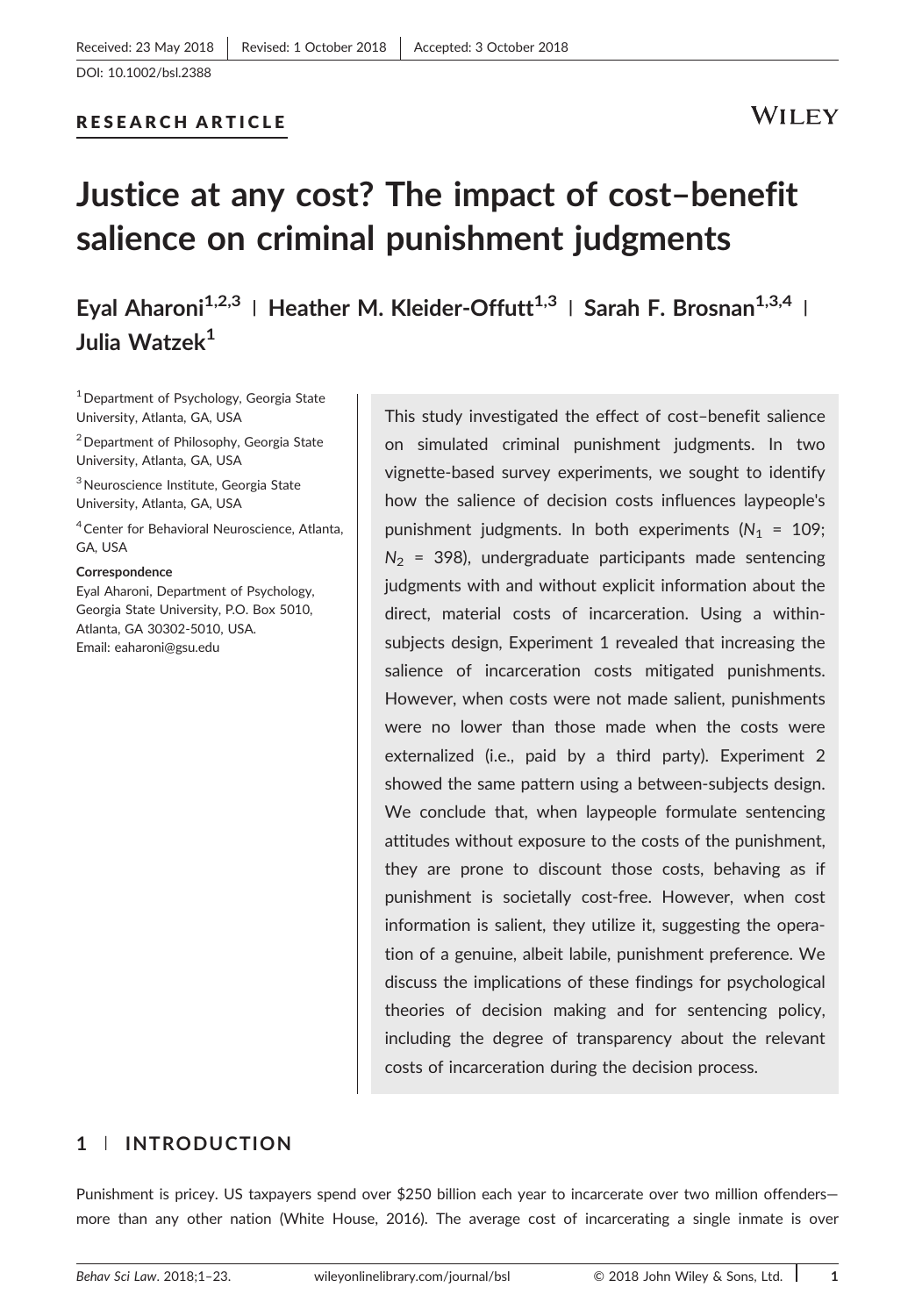\$30,000 per year, an amount that exceeds the average cost of college tuition (Henrichson & Delaney, 2012). These figures do not include the many collateral costs of incarceration, such as the adverse effects on the defendant's family and barriers to healthcare and job opportunities. The high cost of incarceration might not pose a problem if punishment outcomes were faithful expressions of our society's core values. But are punishment decisions so faithful, or are they vulnerable to influence by extra-legal factors, such as how the costs of incarceration are presented? Because sentencing policies and practices are supported by public opinion (Enns, 2014), an understanding of how laypeople formulate punishment attitudes and decisions is essential to the health of our correctional system and to the wellbeing of communities.

Social science research has established that human decision making under uncertainty is highly susceptible to bias. For example, when considering prospects with different costs and benefits, the way in which these costs and benefits are presented can strongly, albeit unconsciously, influence our choices, among both laypeople and experts (Caplan, 2001; Chakravarty, Harrison, Haruvy, & Rutström, 2011; Frederick, Novemsky, Wang, Dhar, & Nowlis, 2009; Giertz & Nardulli, 1985). Across different presentations, individuals are prone to make decisions that are highly suggestible, inconsistent, and, by some measures, irrational. In the context of criminal sentencing, such aberrations could have sweeping consequences for the health, safety, and stability of our communities. These considerations demand an understanding of how decision bias may impact support for government policies such as criminal sentencing.

A greater understanding of the impact of cognitive biases on sentencing attitudes can help scientists and legal practitioners identify strategies to counteract these biases and render decisions that are more consistent with stakeholders' considered preferences. The present study contributes to this effort by conducting a set of experiments designed to identify how the salience of decision costs and benefits influences sentencing attitudes and judgments.

### **1.1** | **Background literature and study rationale**

The hypothesis that sentencing decisions are influenced by the framing of the known costs and benefits is grounded in a rich literature on cognitive bias in decision theory (Kahneman & Tversky, 2000). Classical rational choice theories attempt to model economic decision making on the assumption that people seek to optimize decision outcomes by placing equal consideration on all relevant costs and benefits of a given choice. As such, consumer decisions tend to be more conservative as the cost of the good increases, a basic economic principle known as the law of demand. These theories also assume that consumer preferences are well-defined, meaning that they are consistent across a variety of contexts.

Behavioral economics and cognitive science research have challenged such assumptions. Most notably, prospect theory states that, rather than optimizing outcomes, people make decisions based on biased estimates of the relative value of the potential gains and losses of the decision (Kahneman & Tversky, 1979). Some of the cognitive devices that produce such biased estimates have already made a substantial footprint in the legal literature (see,e.g., Langevoort, 1998), and they help to form testable predictions about criminal punishment judgments.

First, the availability heuristic describes the tendency to make decisions based on whatever information happens to be immediately available in memory (Tversky & Kahneman, 1973). Importantly, the availability of information in memory may be heavily influenced by putatively irrelevant informational frames. A powerful demonstration of this effect is found in an experiment that asked legal professionals to roll a pair of dice before rendering a sentencing verdict for a mock trial. Participants who witnessed larger numeric outcomes on the dice inadvertently rendered longer sentences (Englich, Mussweiler, & Strack, 2006). In another mock trial experiment by the same authors, the sentencing decisions of real judges were unknowingly anchored by an inquiry from a journalist asking whether the sentence is likely to differ from "1 year" as opposed to "3 years" (Englich et al., 2006; see also Bennett, 2014). A plausible explanation for such effects is that increasing the salience of informational cues increases the relative accessibility of that information, in turn shaping attitude formation and change (Fazio, 1990).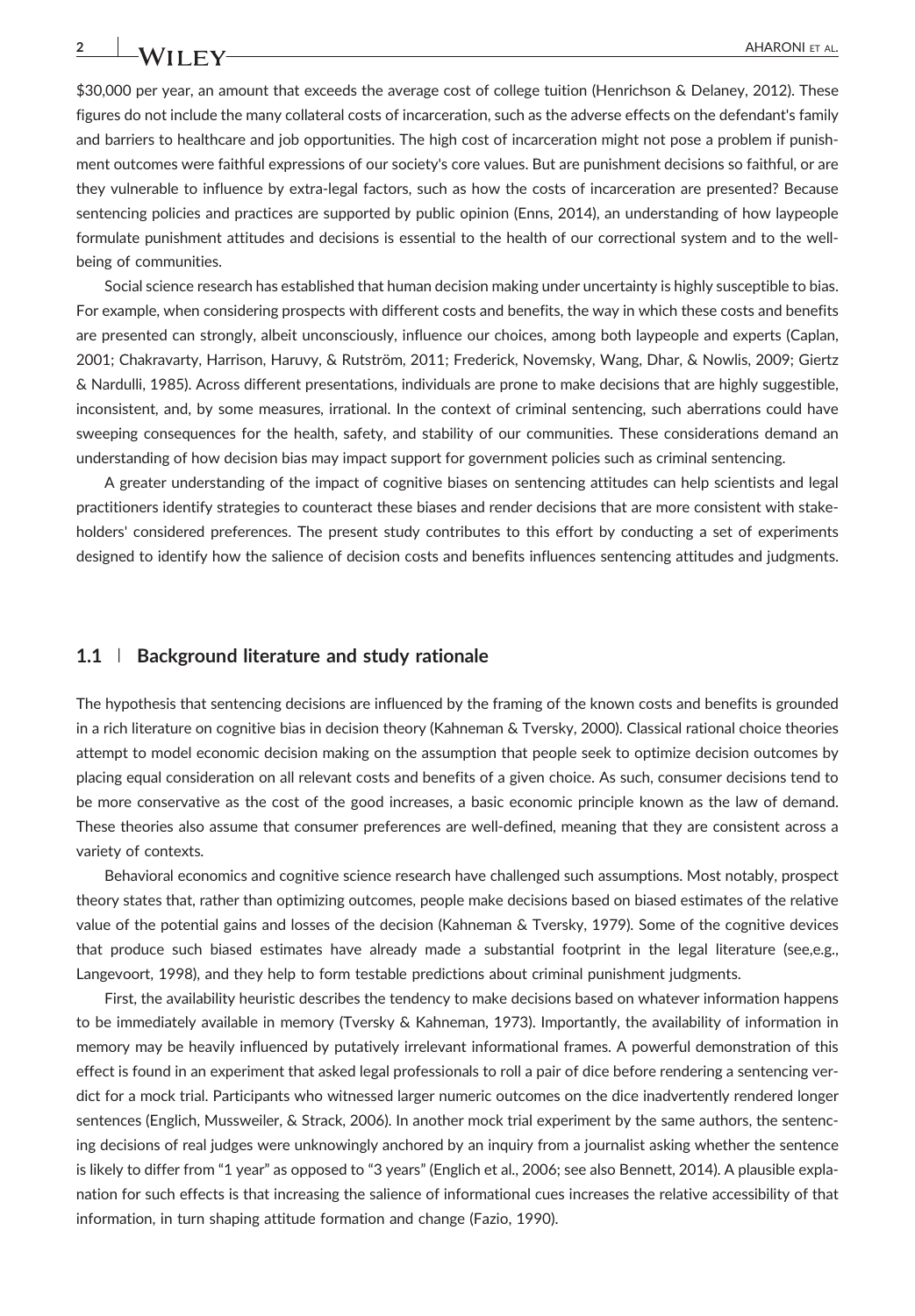Second, just as decision makers can overweight extraneous information, they can also underweight potentially relevant information. For example, research in business contexts has shown that, when reasoning about the costs and benefits of a costly decision, people tend to discount the decision's expected costs, including, for instance, the opportunities that were foregone in order to pay for the one that is selected (Becker, Ronen, & Sorter, 1974; Frederick et al., 2009; Hoskin, 1983; Jones, Frisch, Yurak, & Kim, 1998; Neumann & Friedman, 1978; Northcraft & Neale, 1986; Pontari, Stanaland, & Smythe, 2009; Vera‐Muñoz, 1998). To our knowledge, such cost discounting has never been investigated in the context of criminal sentencing, where money that is spent on a prison sentence can no longer be used to invest in other government‐funded programs such as policing, job training, healthcare, and other reentry services for former inmates.

Third, people tend to be less risk averse with resources they do not personally own or expect to own. One study, for example, found that individuals spend money more liberally when that money is gained by way of an unexpected windfall (e.g. winning the lottery) than when they expected to receive it (Arkes et al., 1994). Another study showed that people tend to be more risk tolerant when making decisions involving other people's money (Chakravarty et al., 2011).

These empirical observations suggest that, unless cost information is made salient, people may tend to discount these costs and "over‐consume" a given resource. One potential explanation for such effects derives from coherence theory, which states that, as people move toward a decision, they will interpret and stretch the evidence in a way that enables them to maintain a coherent narrative about the decision they expect to make. Fact finders, thus, may privilege evidence that supports their narrative while discrediting evidence that opposes it, even if they previously rated all the evidence as ambiguous and unreliable (Cunliffe, 2014; Simon, 2004).

In criminal trials, the very structure of the task seems to favor some narratives over others. On the one hand, the task of formulating a punishment judgment is typically presented as an explicit goal—the conclusion of a rich, often emotional, narrative about a specific defendant and victim. Such individuating presentation formats have been shown to heavily influence decision making (Aarøe, 2011; Kogut & Ritov, 2005). However, while the benefits of criminal punishment take center stage, the societal costs of the punishment are relatively obscured and diffused across a large group of taxpayers. Indeed, judges, jurors, and the voting public are largely insulated from information about resourcing and from the many collateral consequences of sentencing felt by communities, offenders, and their families (see Mauer & Chesney‐Lind, 2002). Thus, instead of considering the full spectrum of pertinent costs and benefits of the prospective punishment, fact finders are at risk of relying disproportionately on the most salient—usually most damning—characteristics of the crime. These considerations underscore the need to investigate the effects of cost disclosures on punishment judgments. More specifically, they raise the hypothesis that greater attention to sentencing costs could result in shorter sentences.

Despite the evidence supporting the notion that people making punishment judgments unwittingly discount the expected costs of incarceration, this topic remains vastly understudied in legal decision making contexts (Allyn, 2018). If people tend to discount sentencing costs during typical punishment judgments but utilize this information when it is more salient, then this discounting behavior could result in sentencing outcomes that systematically exceed those of judgments made under more transparent conditions. Therefore, it is important to know the conditions in which people are more or less responsive to such cost information during sentencing judgments.

One possible counterpoint, arising from research on sacred values, suggests that such factors might not easily change people's punitive attitudes if these attitudes are based on categorical moral principles (Aharoni & Fridlund, 2012; Berns et al., 2012; Tetlock, Kristel, Elson, Green, & Lerner, 2000). The prediction is that, all else equal, when sentencing decisions are based on strong moral values such as the need for retribution, no cost would be large enough to override such decisions—they are incommensurable (Tetlock, 2003).<sup>1</sup> Accordingly, research has shown

<sup>&</sup>lt;sup>1</sup>This is not to say that retributive-minded people never take costs into account, only that the theory of retribution values costs only insofar as those costs serve *retrospective*, deontic ideals such as getting justice. This is in contrast to consequentialist theories of punishment, which value cost information in service of *prospective* goals, such as minimizing future harm (Packer, 1968).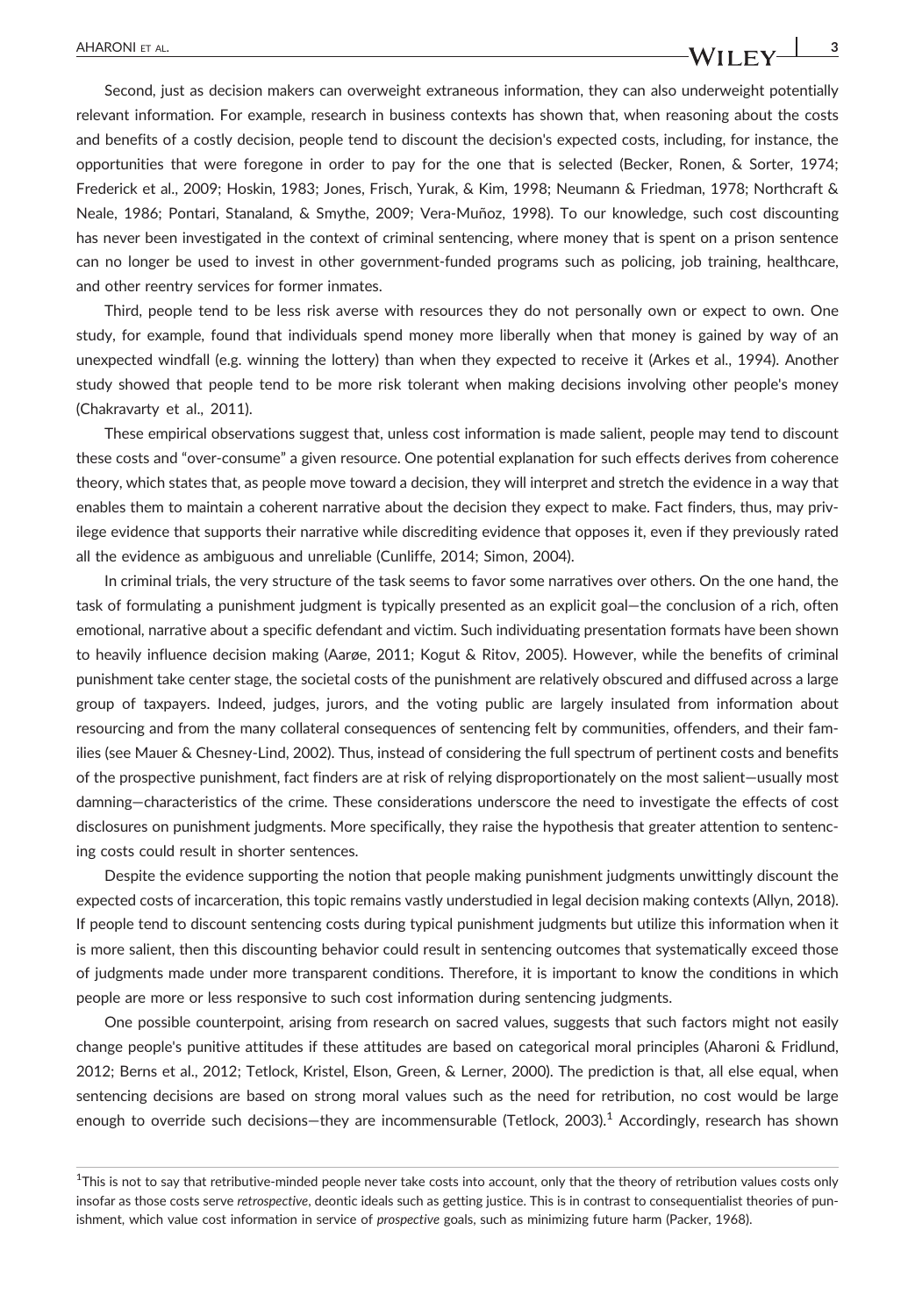that laypeople can be highly consistent in their criminal sentencing judgments when these judgments concern strong moral values (Koppel, 2018; Robinson & Kurzban, 2007). However, some research suggests that people may be less strict in protecting these sacred values when two or more such values are placed in direct conflict (Baron & Leshner, 2000). In either case, if laypeople's punishment judgments are in some ways insensitive to cost information, this would be an important discovery, particularly if such decisions result in net losses for taxpayers.

Logically speaking, funds not spent on punishment could be used to advance other competing values (including moral ones) held by that same individual, for example, to provide preventative services to people who are at risk of a criminal lifestyle. So how do we manage such conflicts? Scholars have theorized that people may have an implicit price point at which they are willing to trade off between competing values (Baron & Leshner, 2000; Tetlock, 2003). In such a case, it would be useful to know which sentencing price points are associated with the greatest preference change. The change in receptivity to different price points is known as price elasticity. Understanding the shape of the elasticity curve would reveal how much a given unit of punishment is "worth" to particular stakeholders. Evidence of a shift in cost sensitivity could also suggest the operation of competing cognitive strategies: a relatively automatic system that facilitates moralistic punishment, and a more effortful system that weighs expected costs and benefits of each alternative (Aharoni & Fridlund, 2013; Kahneman, 2011).

If attention to decision costs influences sentencing decisions, it is unknown whether this influence affects all participants equally. Understanding whether and how individual differences influence decision making within legal settings is important because such differences can illuminate the cognitive mechanisms underlying a given cognitive bias. Leading theories suggest that some cognitive biases are caused by a tendency to attend to the salient attributes of a problem and only access memories that are consistent with that interpretation, leaving the less salient attributes unattended (Levin, Schneider, & Gaeth, 1998). This tendency can improve decision making for well‐defined problems but can overly constrain our ability to reason about more complex and abstract problems (Frensch & Sternberg, 1989). By this view, it seems to follow that people who excel in executive functions such as delayed gratification, counterfactual reasoning (i.e., the tendency to entertain multiple possible perspectives or outcomes), or emotion regulation (i.e., the tendency to control one's emotional reactions to affective stimuli) should exhibit less susceptibility to such biases because they should be better able to attend to and incorporate factors relevant to their decision regardless of its salience. Yet support for this hypothesis is mixed, as other research suggests that individuals with high cognitive ability or subject-matter expertise are no less susceptible to many cognitive biases and may even be more susceptible in some cases (Bennett, 2014; Vera-Muñoz, 1998; West, Meserve, & Stanovich, 2012). Further research is needed to understand the extent to which sentencing decisions are affected by executive function abilities.

By design, judicial sentencing decisions and the money that funds these decisions are ultimately based on and accountable to the opinions of voters and taxpayers. This study sought to fill a critical gap in the psychology and law literature by identifying subtle drivers of punishment judgments, including some contextual regularities and implicit preferences that are likely to shape public opinion about punishment. In two survey experiments, we tested the hypothesis that recommended punishments will be lower when the direct material costs of incarceration are explicit compared with when they are unspecified (i.e., no cost information) or indirect (putatively paid for by external sources rather than by taxpayers). In Experiment 1, we tested this hypothesis using a within-subjects design to capture change in individual attitudes as costs increase. In Experiment 2, we replicated Experiment 1 using a between-subjects design with random assignment to eliminate the possibility of carry-over effects. Individual differences were also assessed.

Evidence that public opinion may be responsive to how sentencing cost–benefit information is framed could stimulate public discourse on best practices for sentencing policies, which currently do not emphasize sentencing costs. Evidence contrary to this hypothesis—that the public is not responsive to cost information—would be equally important because it would suggest that, collectively, our punitive values may be so resolute that we as a society are willing to bear indefinitely large costs to maintain them.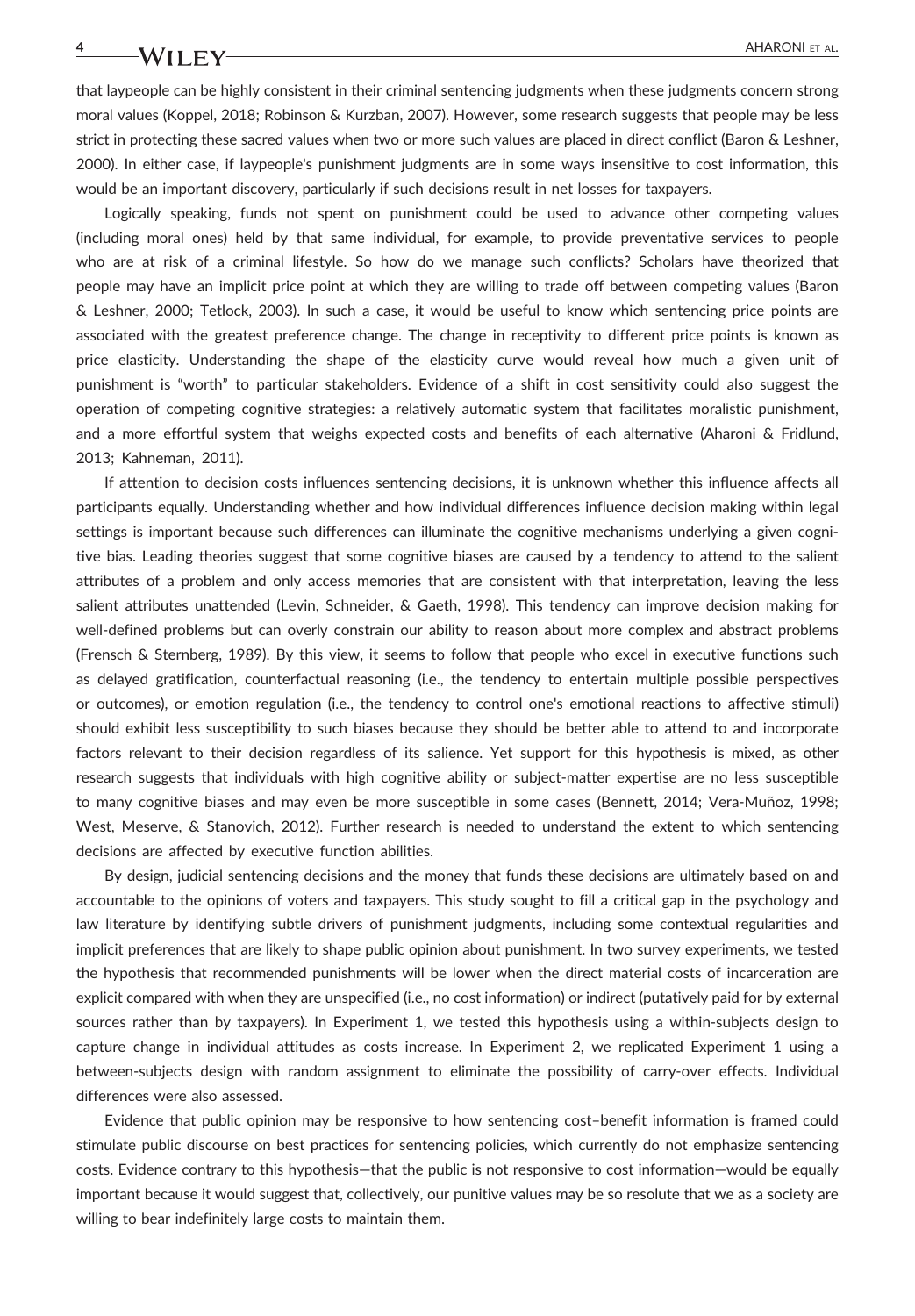### **2** | **EXPERIMENT 1**

### **2.1** | **Methods**

### **2.1.1** <sup>|</sup> **Participants**

Participants consisted of 114 undergraduate psychology students recruited through Georgia State University Psychology department's online subject pool. All identified as US citizens over the age of 18. Seven were excluded for failing to complete the survey. Two were excluded for failing the attention/knowledge check ("What are the colors of the American flag?"). The remaining 105 were 70.2% female, 27.9% male; 16.2% Hispanic or Latino, 43.8% White/Caucasian, 32.4% Black or African American, 24.8% Asian, 10.5% mixed, 6.7% other/unknown (as per NIH standards, ethnic and racial categories were non‐exclusive). Participants received course credit for participating in the study.<sup>2</sup>

### **2.1.2** <sup>|</sup> **Design**

This experiment utilized an ecologically realistic decision task adapted from the Choice Modeling framework (Morikawa, Ben‐Akiva, & McFadden, 2002). The task presented a hypothetical criminal case summary, followed by a series of questions. (See the appendix for study instructions and vignette text.) A within‐subjects design was employed to investigate individual changes in preferences while controlling for other individual-level differences. The pre-test was defined as the baseline sentencing judgment, absent any information about decision costs (i.e., the pre-cost condition). The sentencing options presented were on a scale from 0 to 10 years.<sup>3</sup> The post-test was defined as the change in sentence following each level of the cost manipulation (see Section 2.1.4 for scale labels). We also calculated a sentencing cost discounting slope, which represents the unit of change in sentence for the different levels of cost.

In an attempt to benchmark the punishment responses, the same participants were later asked how their initial sentence might differ if the incarceration costs were externalized, namely, paid by third-party donors rather than by taxpayers. In this externalized cost scenario, no dollar amount was stated, only that taxpayers would pay zero. We reasoned that, to the extent that punishments are motivated by rational self-interest, they should be greatest (i.e., least constrained by cost information) when there is no direct cost to taxpayers. This question, despite its limited ecological validity, was included to help interpret the results of our pre‐ versus post‐cost comparison. Specifically, if pre-cost punishments differ from post-cost punishments but look more like those stipulated to be paid by third parties than by taxpayers, this would be consistent with the interpretation that pre‐cost punishments are less rational because it would imply that participants who later utilized cost information when it was salient were not considering any personal costs at all when it was less salient. Importantly, the late position of this question increases its susceptibility to carry‐over effects from the previous questions. Nonetheless, we include it in Experiment 1 for exploratory purposes, and address its limitations in Experiment 2.

### **2.1.3** <sup>|</sup> **Hypotheses**

H1. Our primary hypothesis is that sentences that follow presentation of direct cost information (post‐cost sentences) will be more lenient than those in the pre‐cost condition. This prediction is based on the view that people,

<sup>&</sup>lt;sup>2</sup>All study procedures were approved by the university's ethical review board and conditioned on informed consent.

<sup>&</sup>lt;sup>3</sup>The distributions for the sentencing scales across studies violated the assumption of normality. However, given the robustness of the ANOVA method to these violations, and given known issues in data transformation, we elected to model them in raw form following Schminder, Ziegler, Danay, Beyer, and Bühner (2010).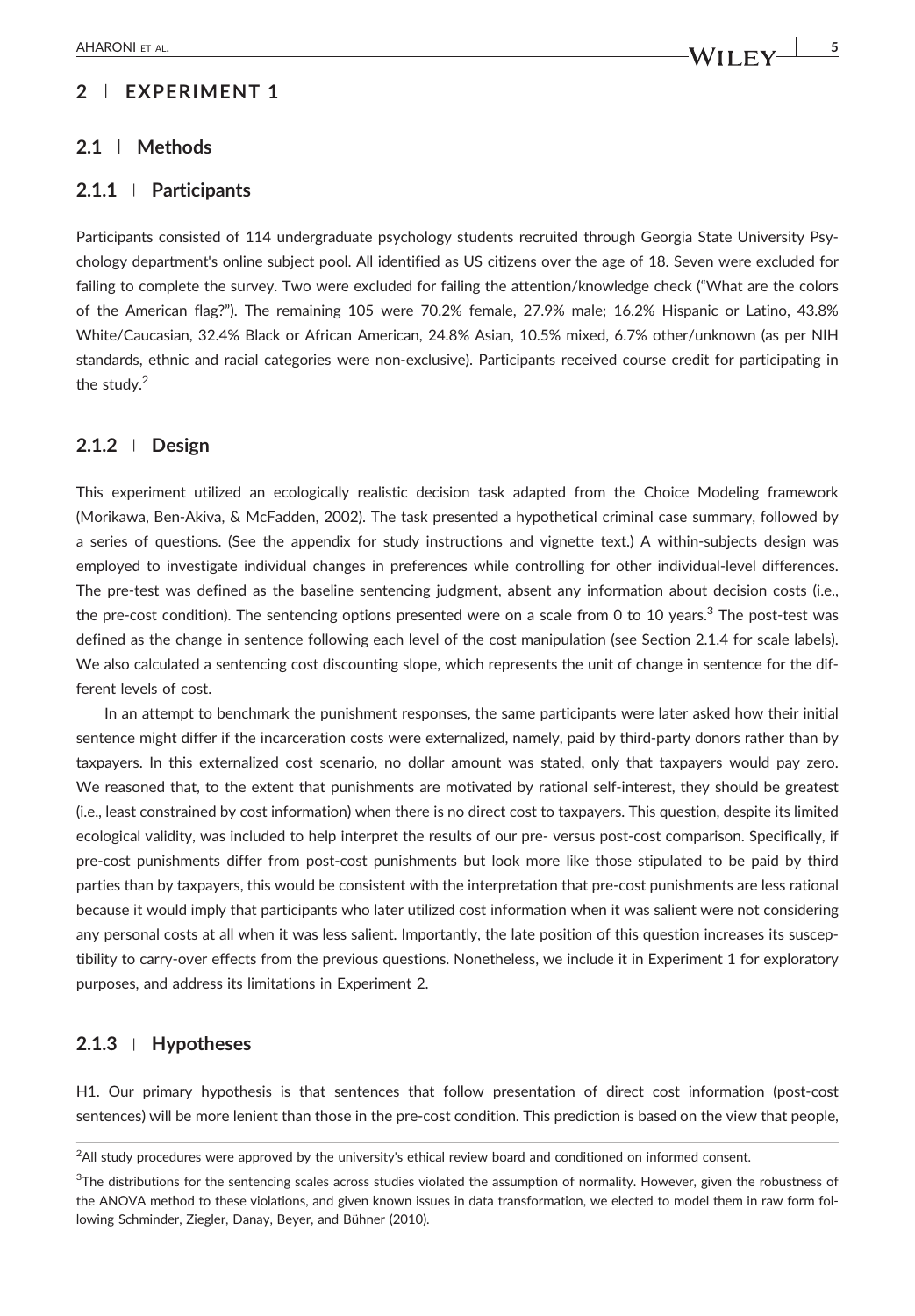especially during moral decisions, are likely to discount the costs of a good unless those costs are made salient by an external cue. However, pre‐cost sentences should be no more lenient than externalized‐cost sentences.

H2. A secondary prediction is that lower executive function scores will predict greater increases in punishment when the direct costs are unspecified. This prediction is based on the view that people with lower executive function will have more difficulty incorporating relevant information when that information is low in salience.

#### **2.1.4** <sup>|</sup> **Materials and procedures**

A case summary vignette described a (fictitious) felony case of home invasion. (See the appendix for study stimuli.) Immediately following the vignette, the baseline dependent measure was delivered, asking participants to indicate how much the offender should be punished on a ratio slider scale from 0 to 10 years in prison, numbers chosen to be roughly commensurate with many state sentencing schemes. Following the baseline measure, the cost manipulation was delivered, which, under the guise of a newly published government report, stipulated the actual average US cost of incarceration per year (\$30,000), and estimated the average per‐taxpayer cost for a given state (\$200). It also described a plausible opportunity cost, namely funding that could otherwise be spent on job training for individuals at risk. Participants were given unlimited response time.

Following presentation of cost information, participants were given an opportunity to adjust their initial sentence recommendation in light of this new information. After this post-test measure, several additional sentencing recommendations were collected for an identical crime in response to new hypothetical cost values that increased from \$30,000 in nine ascending equal increments of \$30,000. This scale enabled us to determine whether, when, and how much participants sought to change their sentencing preferences as a function of cost size. Finally, to assist in the interpretation of cost sensitivity, participants were asked to make one final sentence recommendation under the assumption that prison costs would be paid exclusively by private sources and not by taxpayers, regardless of the cost.

Executive functioning was measured in three ways: a delayed discounting task, a scale to measure counterfactual reasoning, and an emotion regulation scale. The Delayed‐Discounting Questionnaire (DD) measured participants' willingness to delay remuneration by asking "would you rather redeem [X] dollars immediately or [X+n] dollars in one year?". It is a commonly used measure of delayed discounting (Kirby & Maraković, 1996), and methods have been independently established to calculate a subject‐level hyperbolic discounting parameter (Hardisty & Weber, 2009). Larger numbers indicate a preference for immediate gratification. Our sample mean in the present study was 0.23 (0.02) out of an observed range of −0.16 to +0.64. This score indicates that getting \$250 now was roughly equivalent to getting \$307.50 a year from now. It suggests a slightly greater preference for delay than the reference sample reported in the Hardisty and Weber study.

Counterfactual reasoning was assessed using the Counterfactual Thinking scale (CFT) developed by Stanovich and West (1997). Counterfactual reasoning refers to one's capacity to "decenter" and "adopt alternative perspectives" (pp. 349, 352). The scale has two items: "My beliefs would not have been very different if I had been raised by a different set of parents" and "Even if my environment (family, neighborhood, schools) had been different, I probably would have the same religious views" (p. 347) on a Likert‐type scale from 1 (disagree strongly) to 6 (agree strongly). This scale has achieved high reliability (p. 348).

Emotion regulation is the ability to control one's emotional experiences. This was assessed using the 18‐item short-form version of the Difficulties in Emotion Regulation Scale (DERS-SF), a widely used and well-validated measure (Kaufman et al., 2015). It includes items such as "When I'm upset, I have difficulty concentrating" and "I pay attention to how I feel," measured on a Likert‐type scale from 1 (almost never) to 5 (almost always). The total score is out of 74.

Several additional self‐report measures were administered to assess belief in the manipulations, endorsement of five common punitive motives (Nadelhoffer, Heshmati, Kaplan, & Nichols, 2013), and demographic information such as gender, and political ideology on a slider scale from "very liberal" to "very conservative". We also assessed selfreported mathematical ability ("Compared to my peers, my mathematical ability is" (1) below average, to (7) above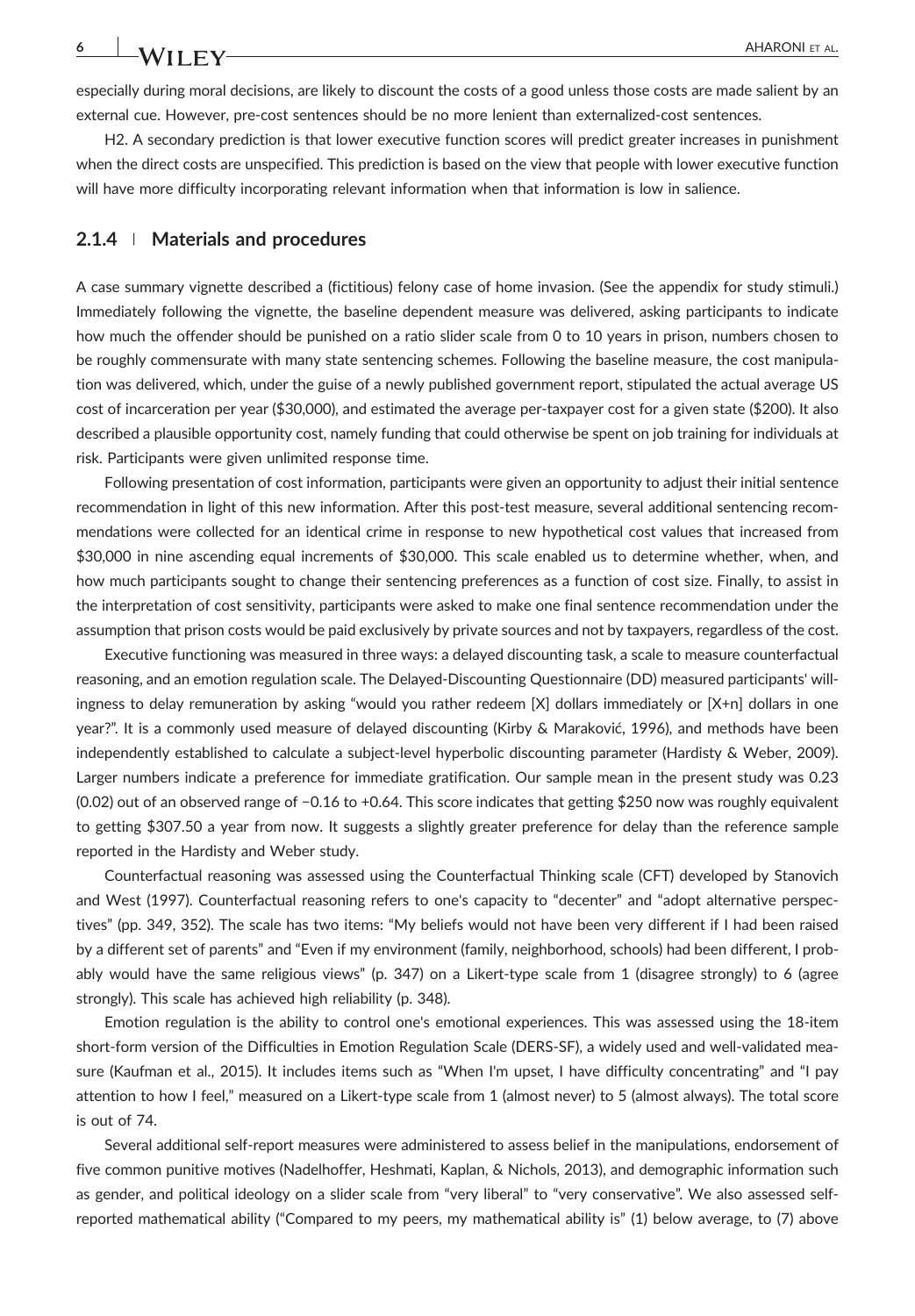average) on grounds that people with greater difficulty in mathematical reasoning might be more susceptible to cost discounting because of difficulty conceptualizing relevant costs and benefits (see Slovic, 2010).

### **2.2** | **Results**

### **2.2.1** <sup>|</sup> **Cost discounting**

H1. (a) Were sentences that followed presentation of cost information more lenient than those under pre‐cost conditions? (b) Did pre‐cost sentences differ from externalized‐cost sentences?

In a first step to address H1(a), a repeated-measures ANOVA was used to test the linear rate of change from precost to post‐\$30k cost. Exposure to all cost information was associated with a large (53.2%) reduction in punishment by *MD* = 1.42 years, *F* (10, 1040) = 30.55, *p* < .001, partial *η*<sup>2</sup> = .227. The steepest rate of change (*MD* = 0.54 years) occurred in the first interval, suggesting a disproportionate (20.2%) reduction in sentencing from pre‐ to post‐\$30k, *B* = 2.12, *p* < .001, with diminishing marginal returns at the higher cost levels.

One limitation of ANOVA, however, is that it is not well-suited for non-linear data with mixed effects. To overcome this limitation, we constructed separate linear and quadratic mixed effects models using the *lme4* package (Bates, Maechler, & Bolker, 2012) in R (R Core Team, 2016). We included pre‐ and post‐cost conditions as the fixed effects and participant identifier as a random effect to account for different baseline rates in sentencing. For the quadratic model, we additionally included a quadratic term for post‐cost condition to account for the possibility of variable reductions in punishment for incremental cost increases. We also fitted a null model, containing only the intercept and the random effect. We used likelihood ratio tests to assess whether cost condition significantly improved model fit over this reduced model and whether the quadratic model improved fit over the linear model. We used the restricted maximum likelihood (REML) approach for parameter estimation; *p*-values were calculated based on Satterthwaite approximated degrees of freedom obtained with the lmerTest package (Kuznetsova, Brockhoff, & Christensen, 2017).

The linear model fit the data better than the null model, indicating that introduction of cost information decreased sentences,  $\chi^2(2) = 232.99$ ,  $p < .001$ . Although both models were significant, our data best fit the quadratic model,  $\chi^2(1)$  = 7.93,  $p = .005$ ,  $r^2 = .076$ . (See Table 1 and Figure 1.)

Descriptively, the ability to assign some amount of punishment appeared to yield very high subjective utility. Specifically, participants on average supported a minimum of about one year of prison even at the highest (fictitious) cost level of \$300,000. This pattern reflects a strong insensitivity to variation in cost for the first year. However, there were diminishing marginal returns of additional prison time, which was strongly discounted at the \$30k level (i.e., the true average annual cost of incarceration), at least for the sample as a whole.

An examination of group differences revealed a sizeable sub‐group of participants who, descriptively speaking, appeared wholly unswayed by cost information. Specifically, 19.1% of participants persisted in their original pre‐cost sentence (*M* = 2.68, *SD* = 2.12) or greater, even at the highest cost level. Conversely, a substantial 23.8% of the

|        | <b>TABLE 1</b> Results of linear and quadratic mixed models with random intercepts, indicating significant negative |
|--------|---------------------------------------------------------------------------------------------------------------------|
| slopes |                                                                                                                     |

|                |                                                    | Linear mixed model                                            |                                                                                   | Quadratic mixed model                                                       |                                                                                                   |
|----------------|----------------------------------------------------|---------------------------------------------------------------|-----------------------------------------------------------------------------------|-----------------------------------------------------------------------------|---------------------------------------------------------------------------------------------------|
| Random effects | Group<br>ID<br>Residual                            | Variance<br>1.57<br>0.47                                      | SD<br>1.26<br>0.69                                                                | Variance<br>1.58<br>0.47                                                    | SD<br>1.26<br>0.68                                                                                |
| Fixed effects  | Intercept<br>Pre-cost<br>Cost<br>Cost <sup>2</sup> | Coefficient (SE)<br>0.49(0.20)<br>0.61(0.06)<br>$-0.96(0.07)$ | $T$ -value ( $p$ -value)<br>2.40(0.018)<br>$10.56 \le 0.001$<br>$-13.01$ (< .001) | Coefficient (SE)<br>0.67(0.21)<br>0.61(0.06)<br>$-1.86(0.33)$<br>0.82(0.29) | $T$ -value ( $p$ -value)<br>3.13(002)<br>$10.56 \le 0.001$<br>$-5.68$ (< .001)<br>$2.82$ $(.005)$ |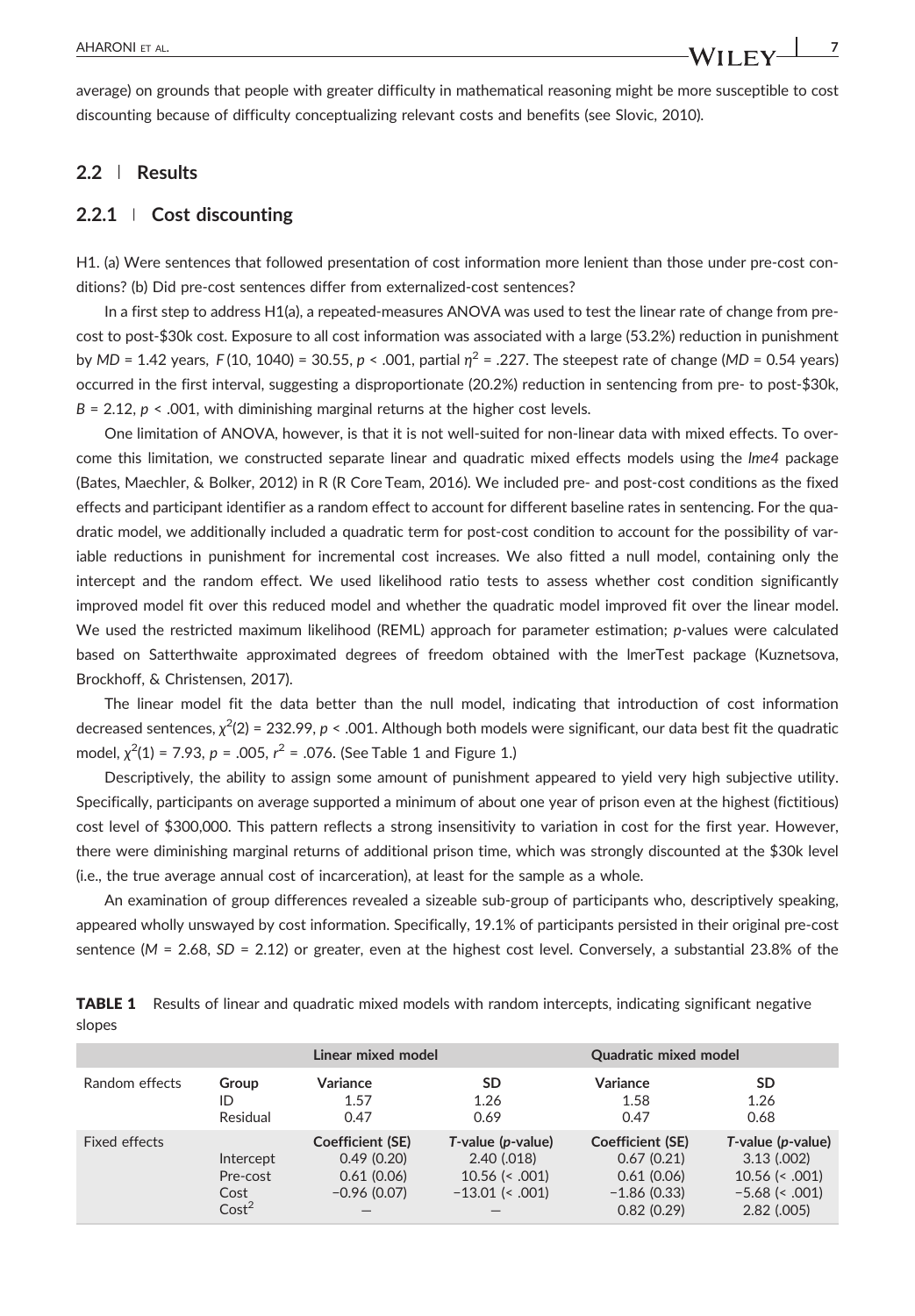

FIGURE 1 Change in recommended prison time as a function of explicit cost information. Pre-cost sentences were significantly longer than post‐cost (\$30k) sentences, *p* < .001

sample chose to forgo all punishment at this cost level. That is, they converted from a non-zero sentence recommendation to zero months by the final cost tier—though many of these individuals revealed narrower conversion thresholds (e.g., about 10% of the sample abstained from all punishment by the \$120k price point). We found no difference in punitive motives, attributions of responsibility, or political ideology between those who persisted and those who abstained from all punishment at high cost levels.

To address H1(b), we asked whether pre‐cost sentences differed from \$30k and externalized‐cost sentences. Using an ANOVA with these three cost types as predictors, a main effect of cost salience on sentence length emerged, *F* (2, 208) = 6.61, *p* = .002, *η*<sup>2</sup> = .060. According to pairwise comparisons using Fisher's least significant difference (LSD) test, pre-cost sentences (*M* = 2.66; 95% CI [2.24, 3.08]) were significantly (over 29%) longer than postcost sentences of \$30k (*M* = 2.21, 95% CI [1.75, 2.49], *p* < .001). Interestingly, pre‐cost sentences were also more severe than externalized‐cost sentences (*M* = 2.10; 95% CI [1.63, 2.57], *p* = .003). Post‐\$30k sentences, in contrast, were not significantly different from externalized-cost sentences, contrary to expectation,  $p = .92$ . This pattern suggests that, anytime costs were mentioned, sentences decreased regardless of who would bear those costs. While this could indicate that people simply ignored costs that were not salient, it may also reflect an order effect (the externalized-cost condition followed the post-cost condition).

#### **2.2.2** <sup>|</sup> **Executive functioning**

H2: Did decreasing executive function scores predict greater increases in punishment when the direct costs are unspecified?

To test whether executive function scores moderated the effect of cost salience on sentencing judgments, separate repeated measures ANOVAs were conducted with pre‐/post‐cost punishment as a within‐subjects factor and delayed discounting (DD; *M* = 0.22, *SD* = 0.02), counterfactual thinking (CFT; *M* = 3.51, *SD* = 0.13), and difficulties in emotion regulation (DERS; *M* = 39.82, *SD* = 1.22) scores as covariates. However, none of these scores exhibited moderating effects. Specifically, DD did not impact sentences either directly, *F* (1, 99) = 0.05, *p* = .827, or interactively with cost type, *F* (2, 198) = 1.54, *p* = .216. CFT did not exert a main effect, *F* (1, 103) = 1.26, *p* = .265, or interactive effect, *F* (2, 206) = 0.85, *p* = .428, with cost type on sentence length. Neither did DERS total score exert a main effect, *F* (1, 102) = 0.02, *p* = .887, or interactive effect, *F* (2, 204) = 0.30, *p* = .741, with cost type on sentence length.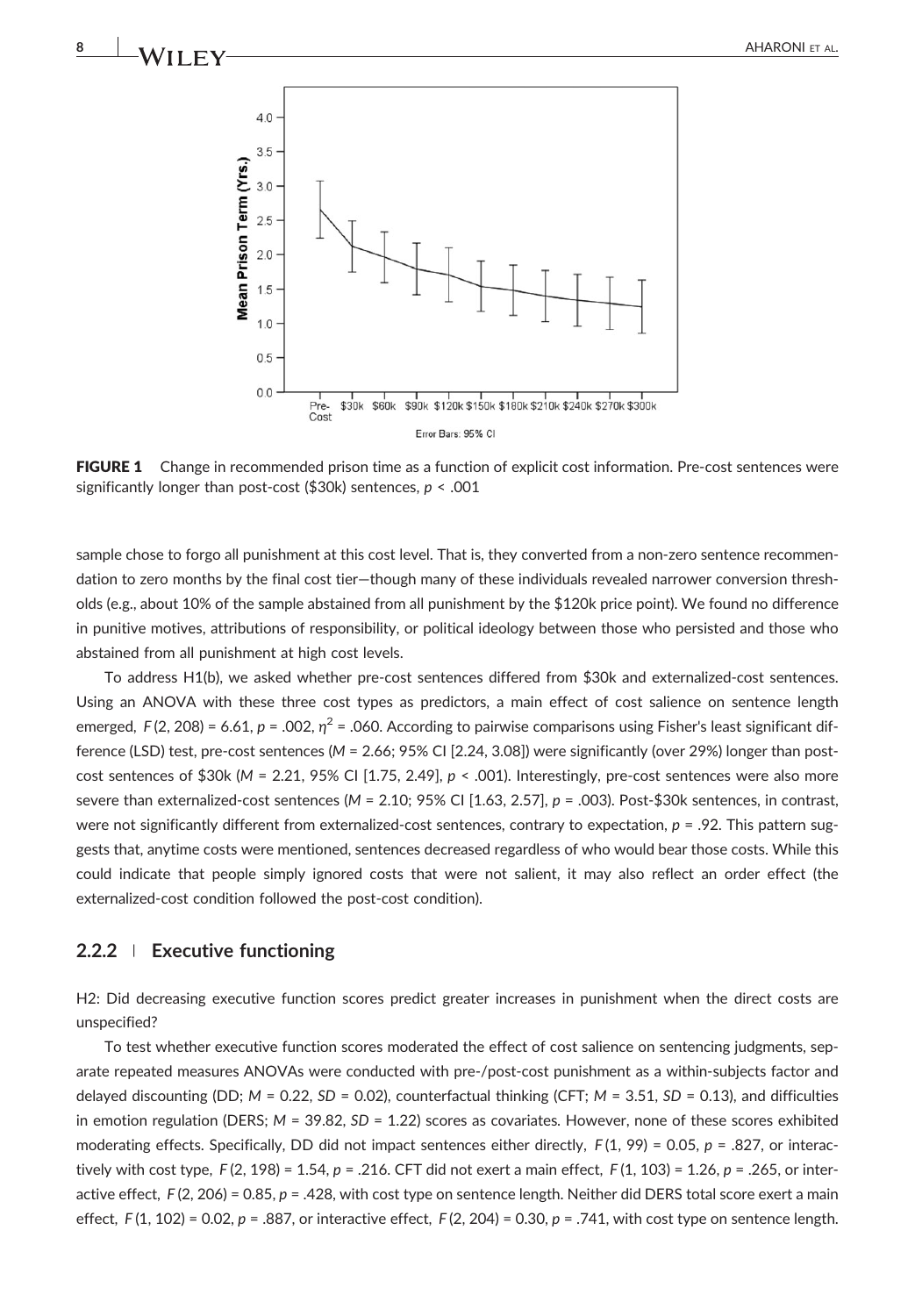Notably, the power for all three interaction tests was quite low (1 − *β* < .40), so the failure to detect executive function effects could be the result of our small sample size.

### **2.2.3** <sup>|</sup> **Additional analyses**

Our hypothesis tests suggest that participants were responsive to cost information, but only when it was explicit at the time of decision. This pattern is suggestive of a cost discounting effect whereby recommended punishments are relatively inflated when direct costs of incarceration are unspecified. One explanation for this effect is that most people do not know that prison budgets are funded primarily by taxes, so when they reduce sentences in the direct cost conditions this reflects a rational response to learning that sentencing expenditures directly affect them. To test this knowledge, participants were asked, using a multiple choice format, where funds for prison budgets ultimately come from. The vast majority (89.8%) of people correctly indicated that prison budgets are typically funded by taxes,  $X^2(3) = 234.24$ ,  $p < .001$ . However, the cost discounting effect was observed despite this prior fiscal knowledge.

A similar explanation for the cost discounting effect is that most people lack background knowledge about the substantial costs of prison, and when they are educated about these costs they respond rationally by reducing their sentencing recommendation. To test whether the observed cost discounting effect can be explained by such a lack of knowledge, we asked participants whether they thought a true prison cost of \$30,000 was more than, less than, or about equal to what they expected a year of prison to cost. About half the sample (51.4%) stated that \$30,000 was more than they expected,  $X^2(3) = 42.09$ ,  $p < .001$ . Thus, a lack of relevant fiscal knowledge is a plausible explanation for the observed effect. Nonetheless, when we conducted our primary hypothesis test, H1(a), with these individuals excluded, a marginally significant effect of cost still held, whereby post‐cost sentences (*M* = 2.37, 95% CI [1.74, 3.00]) tended to be more lenient than pre-cost sentences (*M* = 2.68, 95% CI  $[2.04, 3.32]$ ,  $p = .003$ ),  $F(2, 100)$ , 2.56,  $p = .082$ . Thus, the effect of cost salience is likely not limited to those who had initially believed the cost of incarceration to be relatively low. In other words, it is not fully explained by a mere lack of relevant fiscal knowledge.

Was the reductive effect of cost on sentencing recommendations associated with political ideology? Using a selfreport scale from −3 (very liberal) to 3 (very conservative), a Pearson correlational analysis did not detect a significant association between political ideology (*M* = −0.79, *SD* = 1.33) and sentencing for the pre‐cost, *r =* .07, *p* = .522, post‐ cost, *r =* .16, *p* = .111, or external cost conditions, *r* = −0.09, *p* = .389. Moreover, there was no significant relationship between political ideology and the difference in sentencing for the pre‐ and post‐\$30k cost conditions, *r* = −0.16, *p* = .118. Given the modest prevalence of conservatives in our sample (30 participants, or 28.6%), however, the failure to observe an association with political ideology could potentially be due to low statistical power. Indeed, when coded into discrete groups, inspection of the means suggests that conservatives showed a tendency to assign longer sentences than liberals for pre-cost (*MD* = 0.75) and post-30k cost (*MD* = 0.96) conditions, yet these conservatives' pre/post change in sentence was more shallow (*MD* = 0.41) than that of the liberals (*MD* = 0.62), descriptively speaking.

Was the reductive effect of cost information on sentencing recommendations associated with self-reported mathematical ability? Scores for math ability ranged on a scale from −3 (below average) to 3 (above average). Pearson's correlations found no significant relationship between math ability (*M* = 2.87, *SD* = 13.60) and sentences in the pre‐, *r =* .02, *p* = .811, post‐, *r* = −0.03, *p* = .777, or external cost conditions, *r =* .05, *p* = .589. Moreover, there was no significant relationship between the difference in punishment for the pre- and post \$30k cost conditions and self-reported math ability,  $r = .10$ ,  $p = .314$ . Thus, self-reported math ability is not likely to explain the observed costrelated changes in punishment.

We also examined participants' explicit opinions about whether judges should consider (a) the monetary costs of the sentence or (b) other potential uses of the funds before deciding how much an offender should be sentenced. On a scale from −3 (strongly disagree) to +3 (strongly agree), responses did not differ from the neutral point for monetary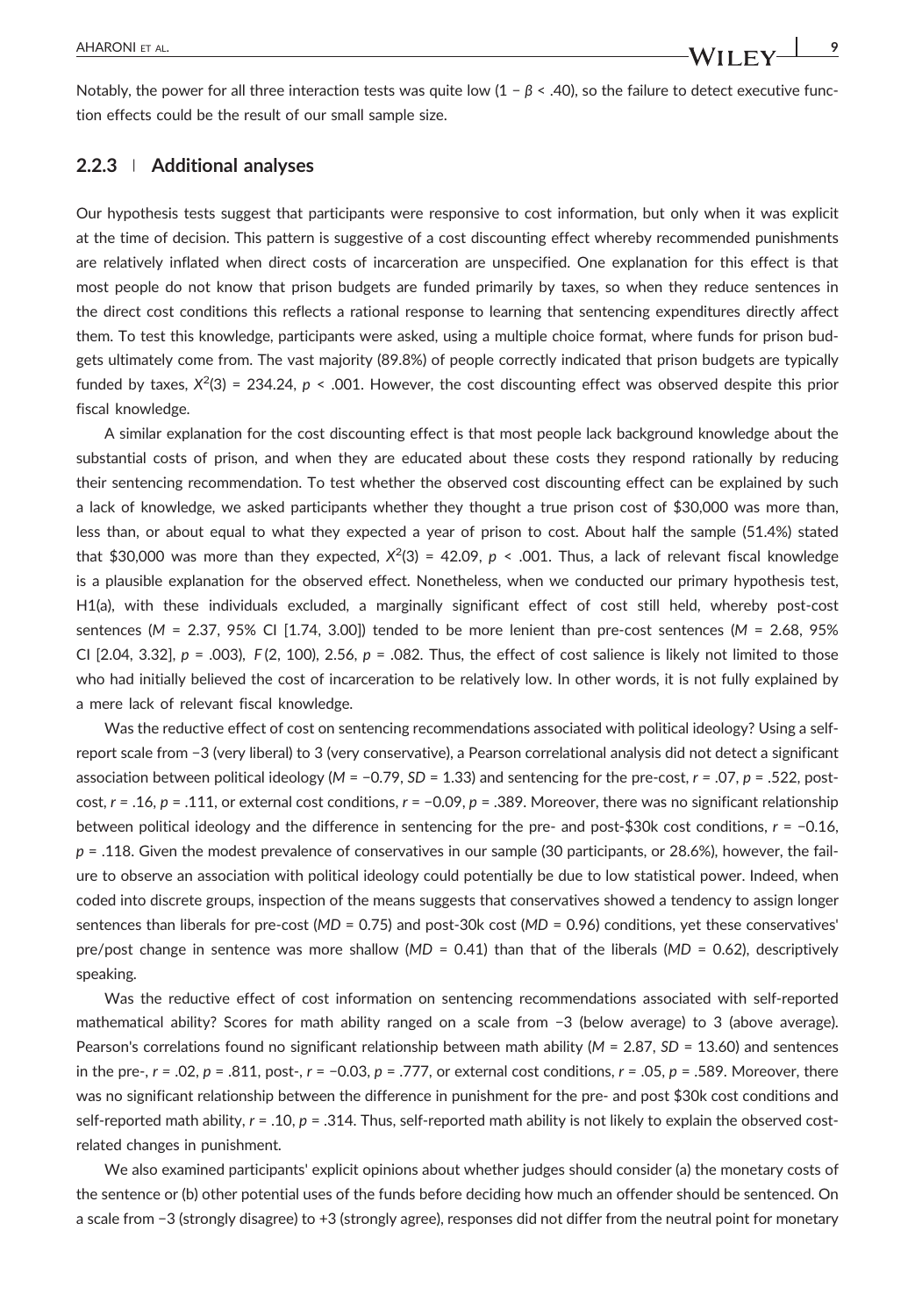costs, *M* = 0.05, 95% CI [−0.29, 0.39], *t*(103) = 0.28, *p* = .781, or for other uses of the funds, *M* = 0.16, 95% CI [−0.18, 0.50],  $t(103) = 0.95$ ,  $p = 0.344$ . In context with the results of Hypothesis 1, this suggests a discrepancy between participants' explicit opinions about the appropriate role of cost information in judicial decisions and how cost information actually influenced their own sentencing judgments in the task.

#### **2.3** | **Discussion**

Experiment 1 demonstrated that, under default (pre‐cost) conditions, when the material costs of incarceration are not made salient, participants rendered sentencing judgments that were 20-53% more severe than those under costsalient conditions. This pattern suggests that participants heavily discounted cost information when it was inconspicuous but were rationally responsive to that information when it was explicit. In fact, we observed somewhat of a dose–response relationship between cost and punishment, wherein increasing levels of cost exerted incremental sentence reductions. The largest drop in sentences occurred within the first increment.<sup>4</sup> However, this pattern of leniency plateaued above zero, suggesting a qualitative change in willingness to pay for punishment across cost levels. This change is consistent with a proportional shift between a rational strategy that weighs costs and benefits and a categorical strategy to protect sacred values.

To the degree that these punishment judgments are rationally motivated, one might expect the largest sentences under conditions in which the cost is incurred by a third party, because these punishments are materially cost free from the taxpayer's perspective. Yet pre-cost sentences were no less severe than those in the externalized cost condition—in fact they were more severe. However, interpretation of this effect is qualified by the fact that punishments in the externalized condition were no greater than those in the post‐\$30k condition. Rather, anytime prison costs were stated, sentences decreased regardless of who would bear those costs. In addition, our design was susceptible to a potential confound in the order of presentation, such that costs had already been made salient by the time participants were asked about the externalized costs. We rule out this possibility in Experiment 2 using a between‐ subjects approach.

The cost‐discounting effect is not well explained by a lack of knowledge about how correctional budgets are funded, namely by taxpayers. Nor is it well explained by participants' explicit attitudes about whether judges ought to consider material costs of incarceration, since these attitudes did not track their own behavior. The effect could be explained partially, but not exclusively, by a lack of knowledge about the sheer magnitude of the cost of incarceration.

Finally, none of the measures of executive function moderated the effect of cost on punishment recommendations. However, this could be due to insufficient power to detect true effects, as demonstrated, or by the medium (online survey), which is not as conducive to executive function tests as in‐person studies. Given the substantial individual differences that we saw among our participants, we think that this topic is important for future exploration to understand what, if any, cognitive features are linked to differences in decision making about incarceration.

Like all studies, this study was necessarily limited by its choice of design. Within‐subjects designs are well suited to demonstrate preference changes within individuals—our primary quantitative measure for this study. However, these designs are also vulnerable to demand characteristics such as carry‐over effects that could contaminate repeated measures and reduce their face validity. To address this limitation, we attempted to reproduce our key results using a between‐subjects cost comparison in Experiment 2.

<sup>4</sup> We caution against over‐interpretation of effect sizes for mixed effects models because conventional criteria for interpretation have not been established. However, evaluation of the linear effects of our primary hypothesis tests indicate effect sizes in the medium range, according to Cohen's conventional criteria (Cohen, 1988).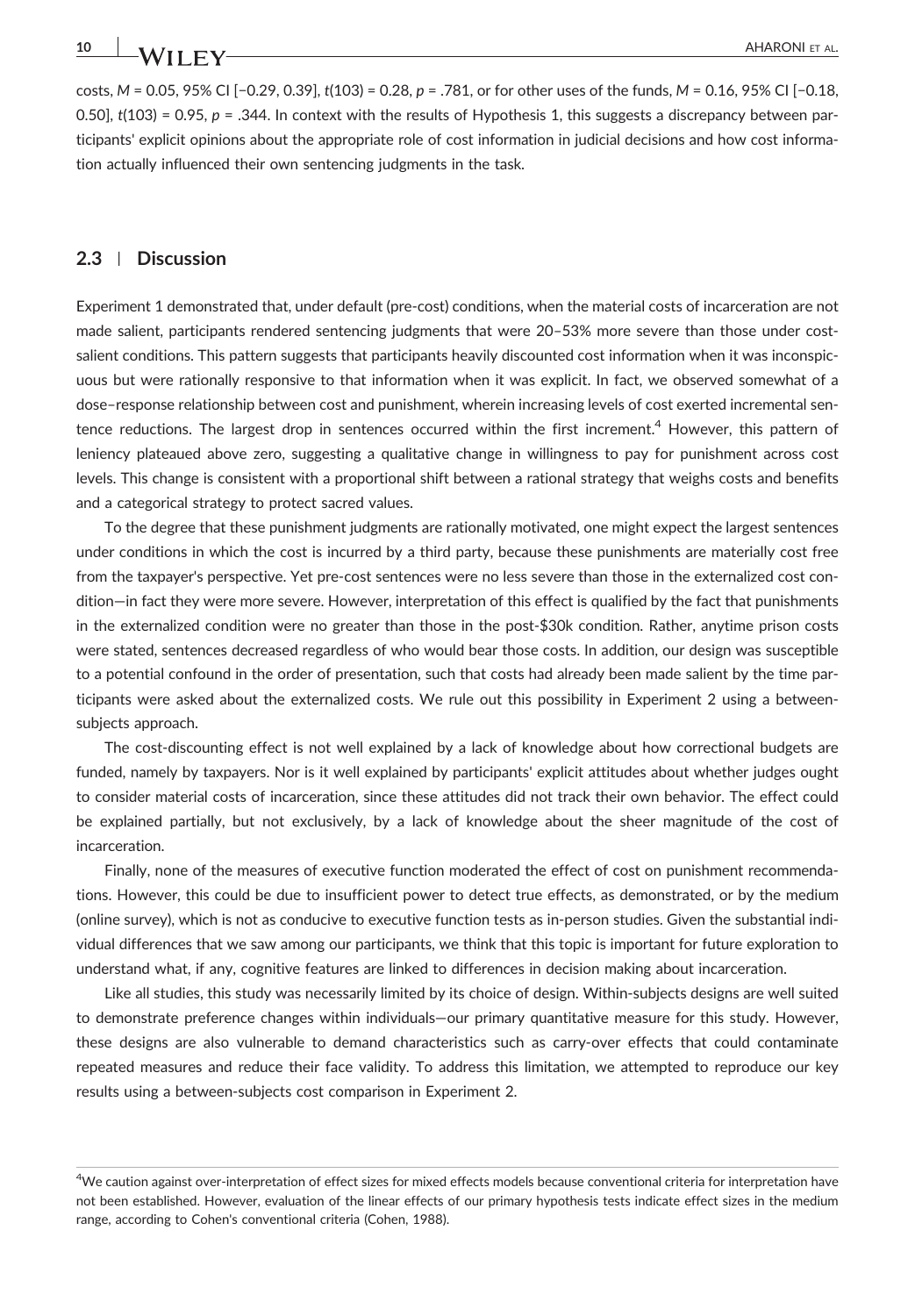## **3** | **EXPERIMENT 2**

### **3.1** | **Methods**

### **3.1.1** <sup>|</sup> **Participants**

Four hundred and forty participants consented to this survey. All were undergraduate students recruited through two Georgia State University online subject pools, participating for course credit. All identified as US citizens over the age of 18. Fifty-one percent were recruited from an introductory psychology course, and 49% from an introductory political science course. Both courses included a mix of academic majors. The two samples did not statistically differ in any of several demographic variables (gender distribution, age, political ideology, or household income), so we elected to pool them into a single sample for statistical analysis. The large size of this sample afforded the opportunity to uphold stricter exclusion criteria to ensure that participants were adequately attentive and engaged in the survey. We excluded 47 participants for failure to complete the survey, 8 for failing the attention/knowledge check ("What are the colors of the American flag?"), 9 for taking too much time to the complete the survey (>2 SD above mean of 22.74 min.), 69 for failing to identify on a list the type of crime presented, and 78 for failing to remember the specified cost information. The remaining 229 participants were 76.0% female, 23.6% male; 11.8% Hispanic or Latino, 35.8% White/Caucasian, 46.3% Black or African American, 18.3% Asian, 7.0% Mixed, 3.5% preferred not to answer, and 4.8% other/unknown.

### **3.1.2** <sup>|</sup> **Design**

This experiment employed a 4 cost type (unspecified, externalized, \$31k, \$101k) between‐subjects design with random assignment to conditions.<sup>5</sup> Punishment judgments were measured in two ways: a qualitative nine-point scale from "minimum allowable" to "maximum allowable" (but with no other labels or tick marks), and the quantitative prison sentencing scale used in Experiment 1.

### **3.1.3** <sup>|</sup> **Hypotheses**

H1. Punishments will be more lenient in the direct cost conditions than in the unspecified‐ and externalized‐cost conditions. However, punishments in the unspecified cost condition will be no lower than those in the externalized cost condition.

H2. Decreasing executive function scores will predict greater increases in punishment when the direct costs are unspecified.

### **3.1.4** <sup>|</sup> **Materials and procedures**

The procedures were similar to those in Experiment 1. A case summary described a (fictitious) criminal convenience store robbery in which the cashier was injured. (See the appendix for study stimuli.) Immediately following the vignette, the manipulated cost information was presented. We administered the same executive function measures as reported in Experiment 1.

<sup>&</sup>lt;sup>5</sup>The \$31k cost is increased slightly from Experiment 1 to more closely approximate the average annual per-inmate cost of incarceration estimated by Henrichson and Delaney (2012).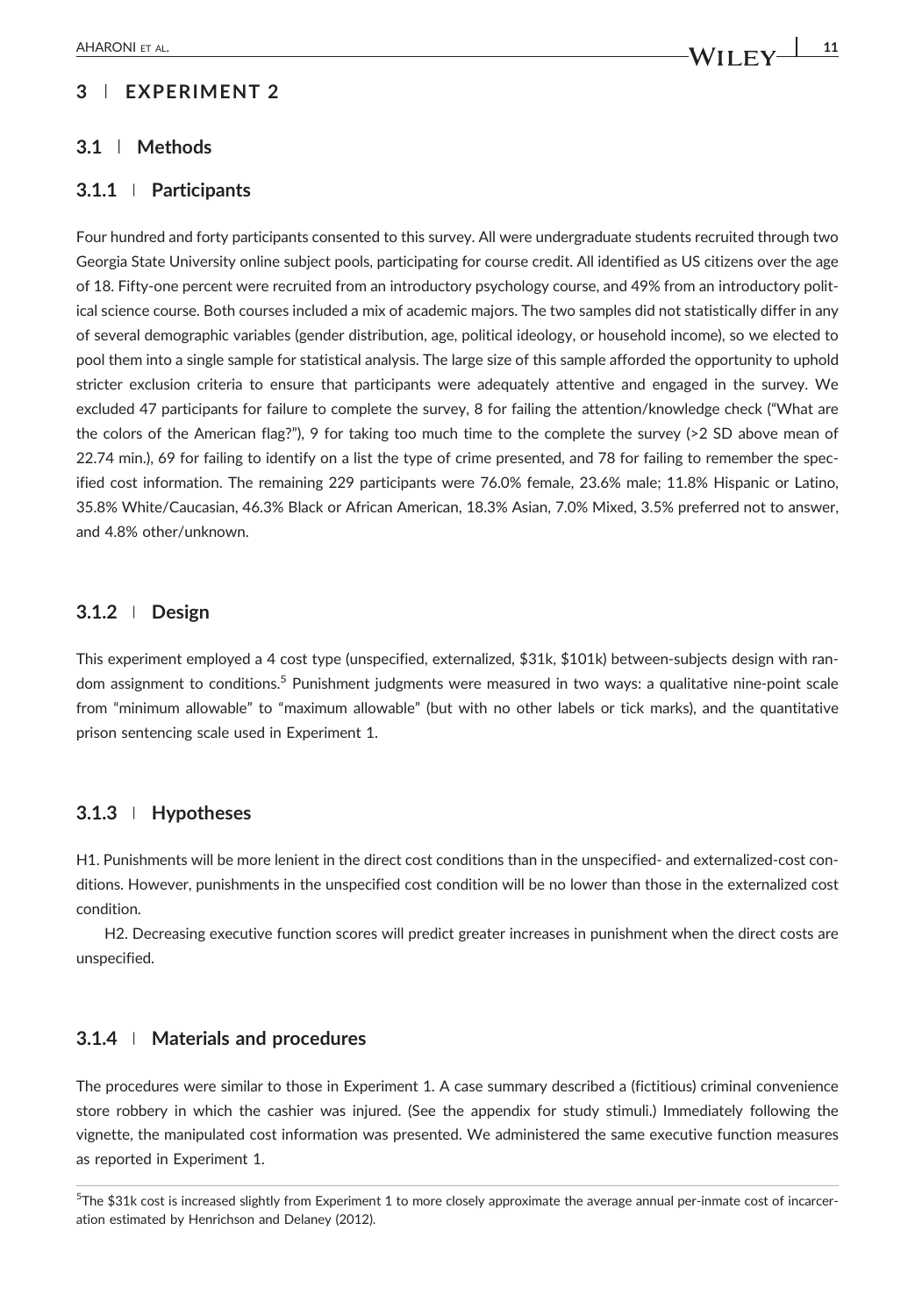# **12 I AHARONI ET AL.**

### **3.2** | **Results**

### **3.2.1** <sup>|</sup> **Cost discounting**

H1. (a) Were punishments in the direct cost conditions more lenient than those in the unspecified-cost condition? (b) Did punishments when costs were unspecified differ from those when costs were externalized?

### **3.2.2** <sup>|</sup> **Qualitative punishment measure**

We tested our hypothesis using an ANOVA with four independent groups (unspecified cost, externalized cost, \$31k cost, \$101k cost) for each punishment measure, beginning with the qualitative measure. There was a main effect of cost condition on qualitative punishment,  $F(3, 225) = 4.87$ ,  $p = .003$ ,  $n^2 = .061$ . Pairwise comparisons revealed that punishment ratings in the \$31k condition (*M* = 3.13, 95% CI [2.68, 3.58]) were significantly more lenient than those in the unspecified cost (*M* = 3.96, 95% CI [3.49, 4.43], *p* = .013) and externalized cost (*M* = 3.86, 95% CI [3.34, 4.38], *p* = .038) conditions. Similarly, punishment ratings in the \$101k condition (*M* = 2.88, 95% CI [2.40, 3.35]) were significantly more lenient than those in unspecified (*p* = .002) and externalized (*p* = .006) cost conditions. However, as expected, these latter two conditions did not differ from one another (*p* = .777). No differences in punishment were evident between the \$101 k and \$31 k conditions (*p* = .448). (See Figure 2.)

### **3.2.3** <sup>|</sup> **Quantitative punishment measure**

In a separate four-groups ANOVA, we found a main effect of cost condition on the quantitative sentence rating, *F* (3, 225) = 6.76, *p* < .001, *η*<sup>2</sup> = .083. Pairwise comparisons again revealed more lenient sentences in the \$101k condition (*M* = 1.62, 95% CI [1.12, 2.12]) relative to the unspecified cost (*M* = 3.23, 95% CI [2.73, 3.73], *p* < .001) and externalized cost (*M* = 2.47, 95% CI [1.92, 3.02], *p* = .026) conditions, but, as expected, sentences in the unspecified cost condition were no lower than those in the externalized condition; in fact, they were marginally more severe (*p* = .044). Sentences in the \$31k condition (*M* = 2.40, 95% CI [1.92, 2.87]) were also significantly more lenient than



FIGURE 2 Differences in recommended punishment as a function of cost type. Qualitative punishment ratings in the unspecified and externalized conditions were significantly greater than those in the \$31k and \$101k cost conditions (all *p* < .05). No other differences were observed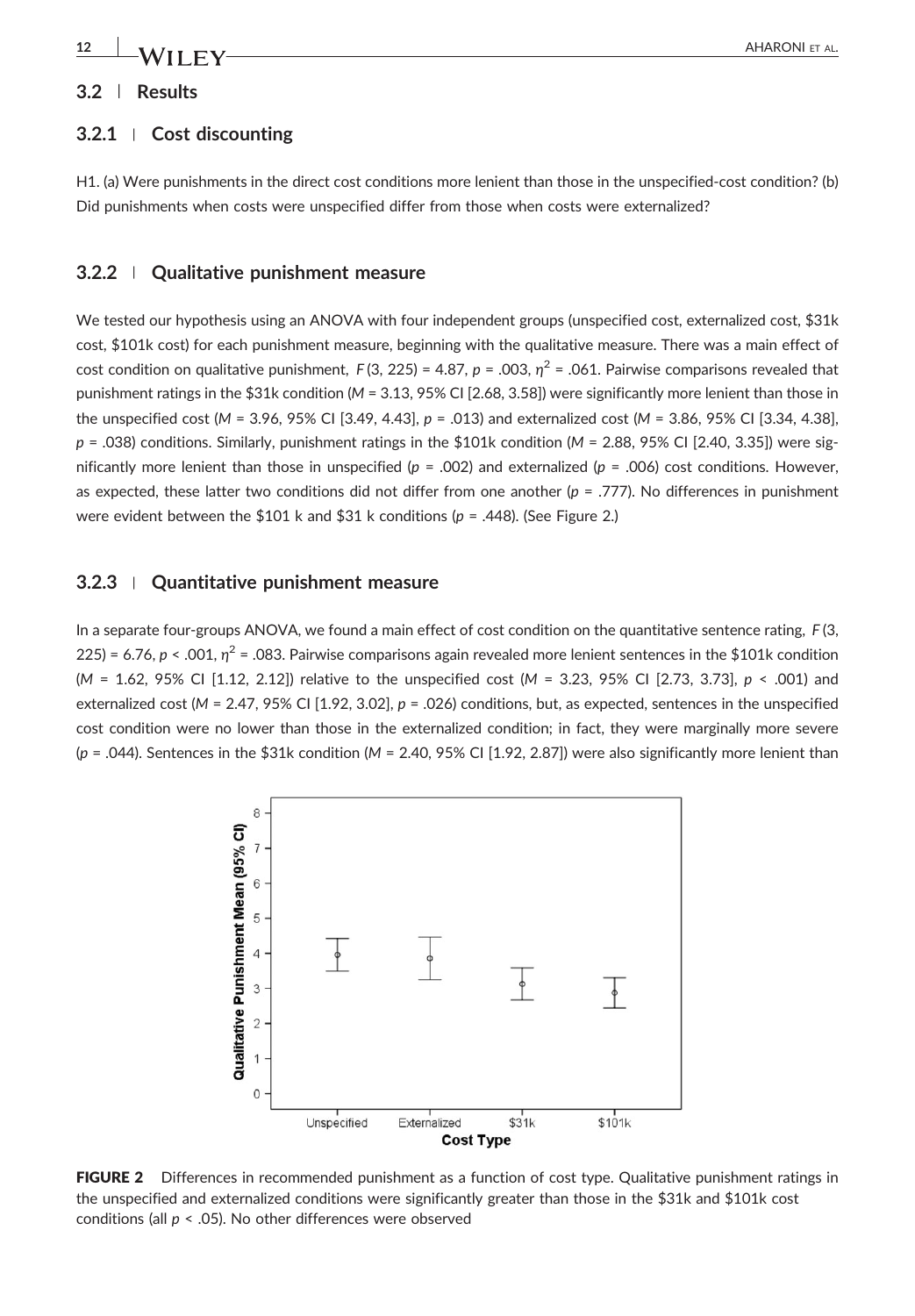in the unspecified cost condition  $(p = .018)$ , though this pattern did not extend to the externalized cost condition ( $p = .843$ ). Sentences in this model were also lower in the \$101k condition than the \$31k condition ( $p = .028$ ).

In summary, when participants were assessed using a qualitative punishment scale, both components of Hypothesis 1 were fully supported. This pattern was in large part reproduced using the quantitative sentencing scale, wherein sentences were more lenient when the direct costs were specified as opposed to unspecified. Further, participants punished less when the costs would be incurred by taxpayers as opposed to third parties, especially for the larger \$101k amount. When costs were unspecified, however, these punishments were no less than—and perhaps even greater than—those made under externalized conditions.

### **3.2.4** <sup>|</sup> **Executive functioning**

H2. Were executive function scores negatively associated with punishment when the direct costs were unspecified?

We found no impact of executive function scores on punishment. First, we employed multiple regression analysis to examine whether counterfactual thinking moderated the effect of cost type on prison sentences (Model 1) or qualitative punishment (Model 2) using "direct cost" as the reference category.<sup>6</sup> Although both overall models were significant, *F* (5, 223) = 4.06, *p* = .002 and *F* (5, 223) = 3.05, *p* = .011, there were no moderating effects of CFT score on punishment. Specifically, for the prison sentence measure,  $F(5, 223) = 4.06$ ,  $p = .002$ ,  $R^2 = .08$ ,  $\Delta R^2$  = .08, CFT was not found to interact with unspecified cost, *t*(223) = 1.75, *p* = .082, or externalized cost, *t*(223) = −0.26, *p* = .796, relative to direct cost. For the qualitative punishment measure, *F* (5, 223) = 3.05,  $p = .011$ ,  $R^2 = .06$ ,  $\Delta R^2 = .06$ , we also found no interactive effects of CFT with unspecified cost, *t*(223) = 1.04, *p* = .298 or externalized cost, *t*(223) = −0.93, *p* = .353.

Similar regressions were conducted to examine the interaction of cost type and emotion regulation on both punishment measures. Again, both overall models were significant,  $F(5, 223) = 3.26$ ,  $p = .007$ ,  $R^2 = .07$ ,  $\Delta R^2 = 0.05$  and *F* (5, 223) = 2.84, *p* = .017, *R*<sup>2</sup> = .06, Δ*R*<sup>2</sup> = .04, but DERS score did not interact with unspecified cost, *t*(223) = −0.03, *p* = .975 and *t*(223) = −0.03, *p* = .975, or externalized cost, *t*(223) = 0.96, *p* = .336 and *t*(223) = 0.52, *p* = .603, for prison time or qualitative punishment, respectively.

Next, we examined whether differences in the tendency to discount the future interacted with cost type in determining prison time or qualitative punishments. Again, although the overall models were significant, *F* (5, 216) = 2.91, *p* = .021 and *F* (5, 216) = 2.60, *p* = .026, no interactions with cost type were observed for unspecified cost, *t*(216) = 0.47, *p* = .639 and *t*(216) = 0.18, *p* = .860, or externalized cost, *t*(216) = 0.06, *p* = .949 and *t*(216) = −0.60, *p* = .547, for either measure.

#### **3.2.5** <sup>|</sup> **Additional analyses**

First, we sought to assess participants' awareness that their punishment determinations might have been influenced by cost information. They were asked "Do you think you would have assigned longer sentences to Mr Jones if the funds to incarcerate offenders were unlimited?" We reasoned that if responses to this question were disproportionately negative, yet sentencing recommendations in the unspecified and externalized cost conditions were relatively large, then this incongruity would suggest that participants might not have been consciously aware that they increased their recommended sentences under these conditions. We found that, across conditions, a minority of participants granted that unlimited funds might have evoked longer sentences (11.8%) or were unsure (25.3%), but most participants (62.9%) reported that unlimited funds would not have evoked longer sentences,  $X^2(2) = 96.27$ ,  $p < .001$ ,

<sup>6</sup> To guard against model overspecification, the two direct cost variables (\$31k and \$101k) were additively combined into a single "direct cost" variable for the regression models. Even so, all regressions showed evidence of overspecification by virtue of high multicollinearity. In response, reduced models that excluded the externalized cost factor were also utilized, but did not change the overall pattern of results.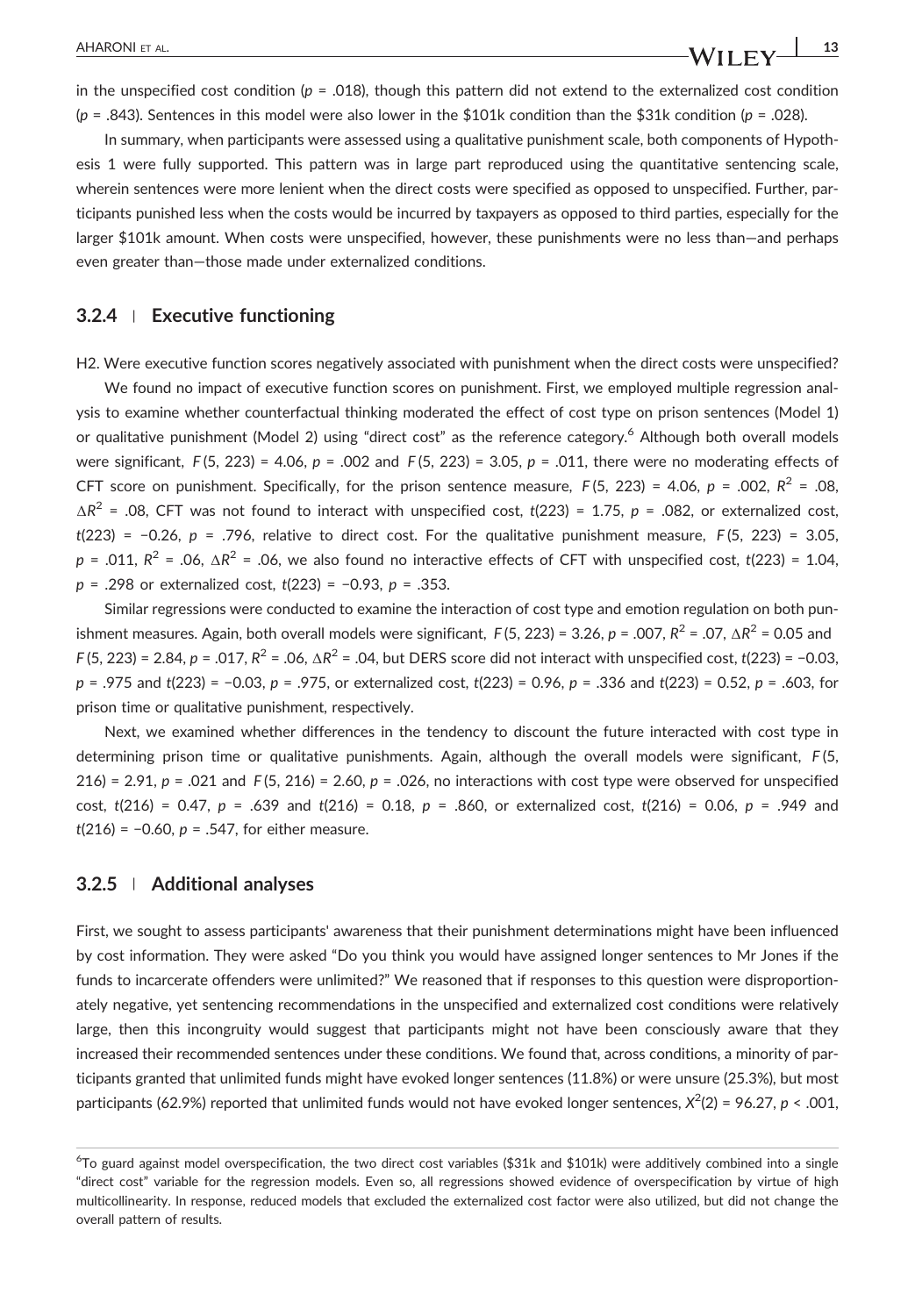suggesting a lack of insight about its true influence. People in the unspecified and externalized conditions were disproportionately affected, with 79.7% and 75.5%, respectively, denying that unlimited funds would have increased their sentences, compared with 43.8% in the \$31k and 56.9% in the \$101k condition denying this possibility, *X*2 (6) = 23.99, *p* < .001.

We also probed fiscal knowledge by asking participants where funds for prison budgets ultimately come from. As with Experiment 1, the majority (91.27%) of participants recognized that prison budgets are funded by taxes,  $X^2(3) = 537.87$ ,  $p < .001$ . Similarly, participants were asked how much they thought it actually costs to incarcerate a single inmate for one year in the USA, among six intervals of \$20,000 from \$0 to \$200,000. Here, 38.0% of participants selected the response that encompassed the correct US average, and 12.2% selected a lower response range. If people in the unspecified cost condition recommended harsher punishments simply because they mistakenly believed the costs of incarceration were lower than they actually are, then their cost estimates should, likewise, be lower than those of their counterparts in the \$31k cost condition. However, their cost estimates (*M* = 1.80, 95% CI [1.48, 2.12]) were no lower than those in the \$31k cost condition (*M* = 1.44, 95% CI [1.13, 1.74],  $p = .111$ ). Moreover, when the "low-cost estimators" were excluded from the hypothesis test, the effect of cost group on punishment recommendations remained for both the qualitative scale, *F* (3, 197) = 4.38, *p* = .005, and the quantitative punishment scale, *F* (3, 197) = 7.32, *p* < .001. Specifically, qualitative and quantitative punishments were significantly lower in the \$31k cost condition (*M* = 3.15, 95% CI [2.67, 3.62]; *M* = 2.38, 95% CI [1.89, 2.87]) than the unspecified cost condition (*M* = 4.05, 95% CI [3.52, 4.57], *p* = .013; *M* = 3.36, 95% CI [2.82; 3.91], *p* < .001). Even those who correctly identified the true costs of incarceration showed a punishment pattern consistent with cost discounting. Thus, as in Experiment 1, the observed cost discounting effect cannot be fully explained by the belief that the costs of incarceration are lower than they actually are.

Again, participants were asked about the extent to which judges should consider the monetary costs of the sentence before deciding how much an offender should be sentenced. As in Experiment 1, attitudes did not differ from the neutral point either for monetary costs, *M* = −0.02, 95% CI [−0.25, 0.20], *t* (228) = −0.19, *p* = .849, or other uses of the prison budget, *M* = 0.15, 95% CI [−0.08, 0.39], *t*(228) = 1.32, *p* = .189.

Finally, we examined whether the effect of cost on sentencing was associated with political ideology. Using a multiple linear regression with cost type, political ideology, and their interaction, no moderation effects were observed. Although the overall model was significant, *F* (5, 207) = 3.83, *p* = .002, and the zero‐order correlation between conservatism and sentencing was positive, *r =* .11, *p* = .049, political ideology did not moderate the effect of cost type on sentences for direct < unspecified costs,  $t(207) = 0.73$ ,  $p = .464$ , or direct < externalized costs, *t*(207) = −0.81, *p* = .419.

#### **3.3** | **Discussion**

The results of Experiment 2 paralleled those of Experiment 1, namely that increasing direct cost salience mitigated punishments relative to conditions under which the costs were not specified. The size of the effect was medium according to Cohen's criteria (Cohen, 1988). Support for the prediction about punishment under externalized costs was less consistent and depended on the way in which punishment was measured, but, as expected, punishments under the unspecified cost condition were no lesser, and possibly greater than, those under the externalized cost condition. Taken together, this study shows that the predicted cost discounting effect is not a mere artifact of the within-subjects design or the particular crime scenario employed in Experiment 1.

A secondary goal of Experiment 2 was to examine whether particular individual difference variables, particularly measures of executive function, moderate the effect of cost type on punishment judgments. However, no such effects were observed. These null results are consistent with Experiment 1, suggesting either that our measures are ill suited to capture these constructs or that any effects of these variables are small or absent. Again, these studies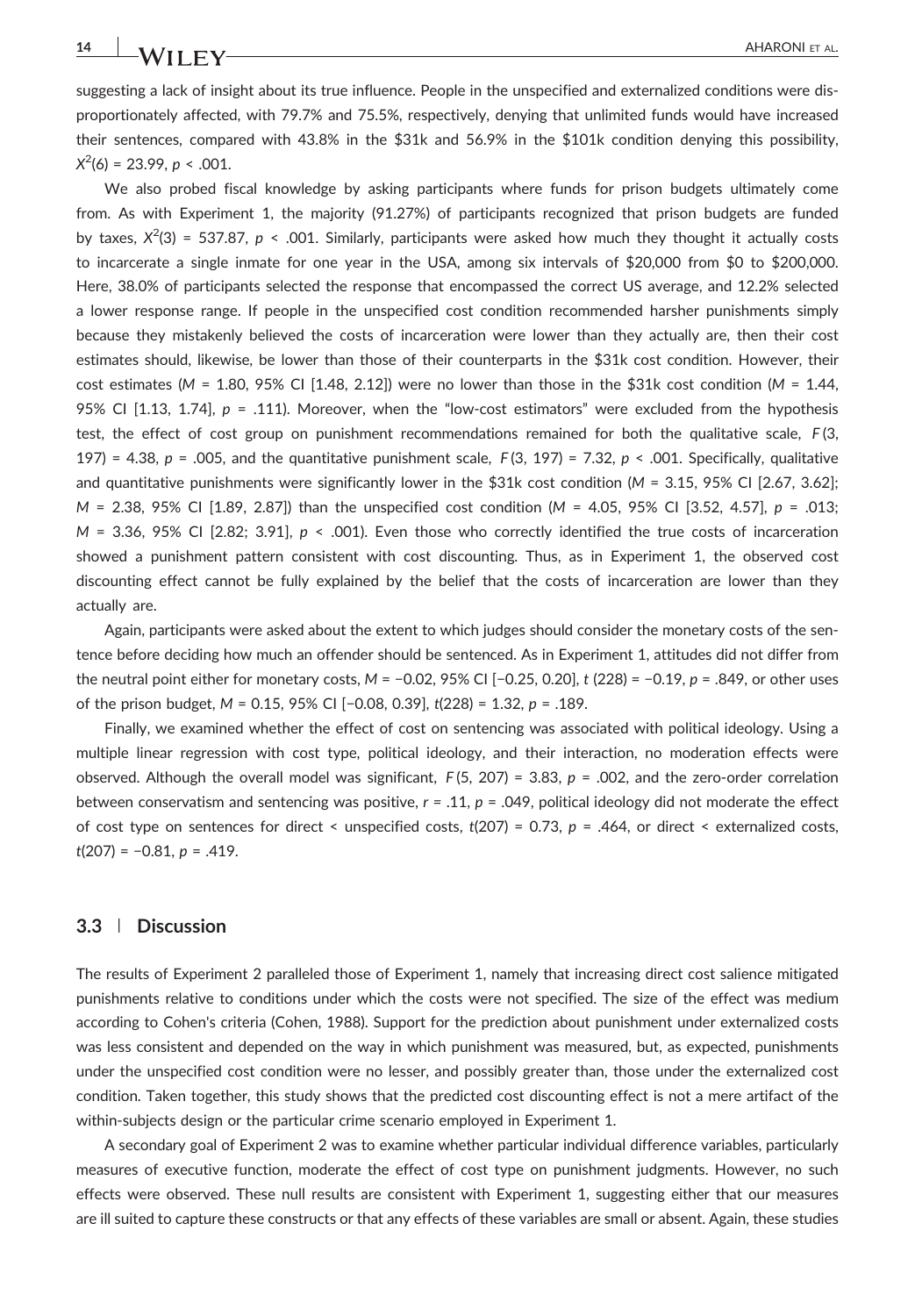were conducted in an online environment, which has previously proven amenable to exploring the effects of executive function (Hicks, Foster, & Engle, 2016), but we may nonetheless obtain different results in a laboratory with more traditional executive function measures.

### **4** | **GENERAL DISCUSSION**

In this study, we sought to understand how laypeople manage conflicting values about punishment, with the goal of better understanding how cost information would impact real‐world decisions about incarceration of individuals convicted of crimes. Currently in the USA, punishment decisions are typically made in a price vacuum, but if people do not spontaneously recognize opportunity costs, it becomes important to know if they would make different decisions when the material tradeoffs between incarceration and other uses of taxpayer dollars are made salient.

Our two experiments reveal three core findings: (1) under default conditions, as predicted, laypeople discount prison costs when formulating punishment judgments in the absence of any explicit cost information; (2) these default punishments are at least as large as those made under conditions where the punishment was stipulated to be cost-free to taxpayers, indicating that, without explicit prompting, participants were not considering costs when making incarceration decisions; but (3) when cost information is made explicit, these punishments are substantially reduced relative to both no-cost and cost-free conditions, indicating that, under these conditions, people's punishment preferences are relatively elastic. Moreover, participants did not appear to be particularly aware of their tendency to punish less when costs are salient, as reflected by the sentiment that they would not have assigned longer sentences if the funds to incarcerate offenders were unlimited.

Our overall pattern of results was demonstrated consistently across two crime types and across different (within‐ and between‐subjects) design types, allowing us to demonstrate within‐subject changes in punishment while also ruling out carry‐over effects and other demand characteristics inherent to within‐subjects designs. Together, these results suggest that, when the costs of incarceration are inconspicuous, people behave as if prison terms grow on trees, but when costs are made salient, people are prepared to treat prison sentences like any other elastic commodity.

One potential explanation for these findings is that people are responding rationally to substantive changes in information. That is, lacking accurate cost information, people still consider the costs, but do so using what might be a lower imagined dollar value. In this view, cognitive bias plays no role. Our studies cannot completely rule out this possibility since we do not know participants' initial beliefs about the costs of incarceration. However, our pattern of results makes this explanation seem incomplete, because if people in the unspecified condition factored (lower) costs into their punishment judgments, these punishments should have been lower than those made when the punishment was stipulated to be personally cost‐free. Moreover, the vast majority of participants demonstrated that they were aware that tax dollars funded incarceration. Yet our participants as a whole—and specifically those who reportedly recognized the true average cost of incarceration—still did not appear to take the full weight of these costs into account unless explicitly prompted. This pattern is consistent with a cost discounting bias that operates when costs are not made explicit.

These findings are consistent with the operation of the availability heuristic—that people base decisions on the information that is most cognitively available, which may be determined by whatever cues in the surrounding context happen to be most salient (Fazio, 1990; Tversky & Kahneman, 1973). Our results show that incarceration costs were considered only when they were salient; when they were not, people may have relied only on the more explicit features of the decision, such as the moral seriousness of the crime or the harm suffered by the victim. Kahneman succinctly described this type of process as a cognitive heuristic which assumes that "what you see is all there is" (Kahneman, 2011). It is not difficult to imagine how such a process could become problematic in moral contexts. Some scholars have gone so far as to characterize this tendency to narrowly attend to a single salient aspect of a moral problem among many relevant aspects as a type of "moral myopia" (Royzman & Landy, 2018).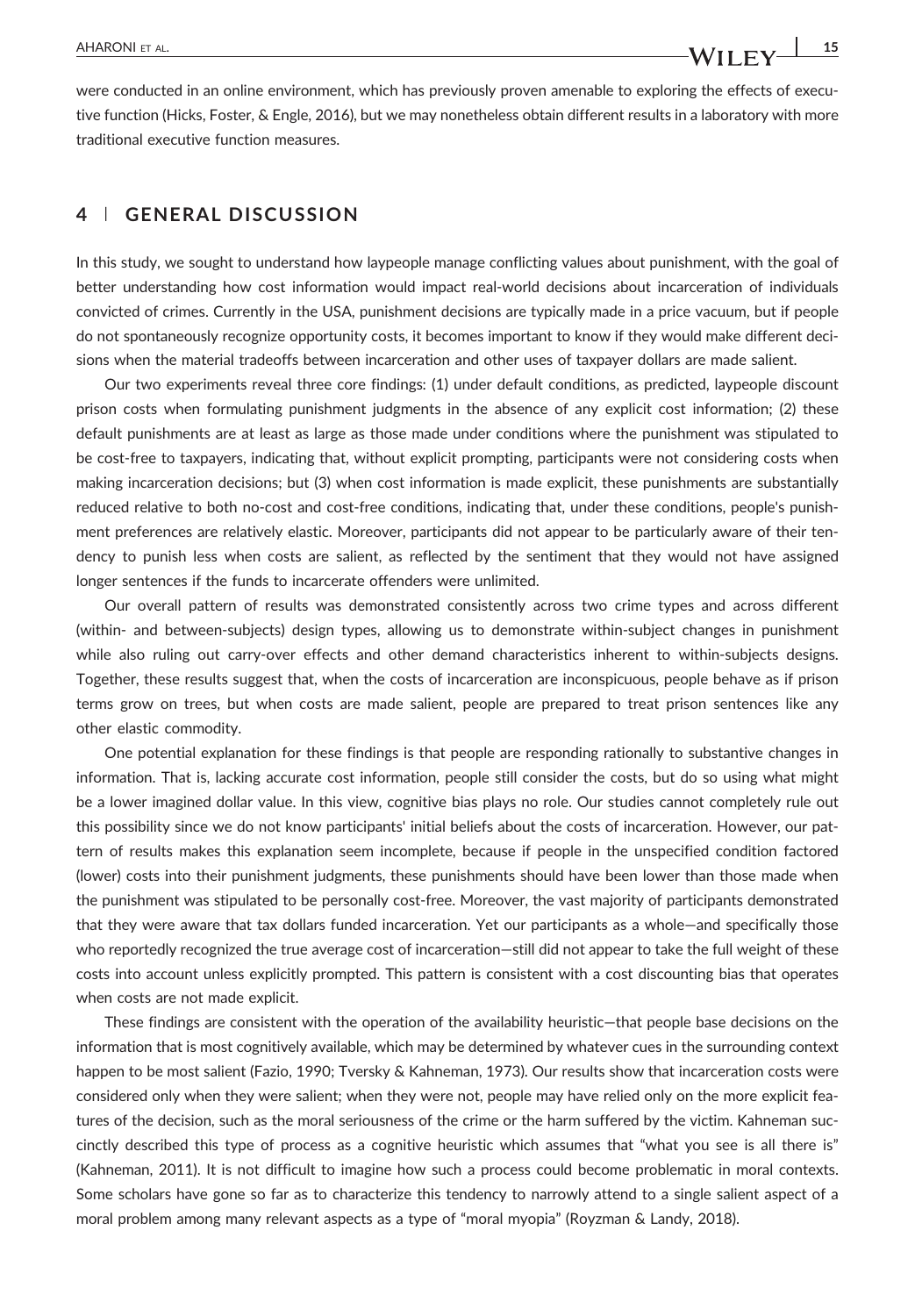Criminal law defines several purposes of punishment. Empirically, the dominant driver of laypeople's punishment attitudes is retribution, and this punitive motive operates on an intuitive level, much like a categorical or "sacred" moral value (Aharoni & Fridlund, 2012). However, the fact that the punishment judgments in the present experiments were cost responsive suggests that moralistic punishment attitudes motivating these participants may not be entirely categorical and impenetrable. Rather, the responsivity to cost information, at least when it is made explicit, suggests the tendency to trade off between competing values when formulating an attitude. This finding is consistent with previous research on taboo trade‐offs, which has shown that sacred values are hard, but not impossible, to sacrifice when the consequences demand it (Baron & Leshner, 2000; Tetlock, 2003).

Although the majority of participants in the current experiments were willing to temper their punishments at high price points, most were not willing to reduce them to zero. Experiment 1 revealed that punishment was more elastic at relatively lower price points, between zero and \$60,000. (It is notable that this range contains the \$31,000 US average for state correctional facilities.) However, the punishment curve appeared to plateau at higher price points, suggesting that the first year of prison may be valued to at least \$300,000 for the crime of home invasion. One possible explanation here is that people are relatively inelastic on the position that the offender should be punished, but relatively elastic as to how much they should be punished. This interpretation is consistent with the operation of potentially competing cognitive strategies: one relatively automatic process that facilitates moralistic punishment, and a separate, more effortful process that weighs expected costs and benefits of each alternative (see also Kahneman, 2011).

A non‐trivial minority of the participants in Experiment 1 could be described as fully cost‐insensitive punishers. One obvious hypothesis is that these individuals are motivated primarily by retribution. However, additional research would be needed to determine whether this persistence in punishment reflects a genuine retributive preference, a status quo bias (Kahneman, Knetsch, & Thaler, 1991; Samuelson & Zeckhauser, 1988), or perhaps difficulty in reasoning about large numbers (see Slovic, 2010).

From this curve analysis, however, we do not wish to suggest that the absolute values are representative of the broader US population. Rather, this exercise was intended only to demonstrate a proof of concept that examination of the price elasticity of incarceration is an insightful approach that should be extended to a variety of crimes and stakeholder populations before drawing broad conclusions. Here, such techniques illustrate that, under at least some conditions, some people's punitive attitudes may be so resolute that they may be willing to bear surprisingly large costs to maintain them. On the flip side, other people showed remarkably high levels of elasticity. We were unable to find any factors in our study that correlated with this difference, but clearly future work is needed to determine, first, whether this difference holds in other samples, and second, what features are correlated with more resolute versus more labile punishment attitudes.

That public opinion may be responsive to how sentencing cost/benefit information is presented raises questions for sentencing policy and practice. If laypeople are subject to the same biases as our participants, then the degree of transparency about sentencing costs is likely to be relevant to public taxpayers who frequently cast votes about sentencing policies, serve on juries, and elect justice officials.

One might wonder whether these results offer any insights into the sentencing judgments of real trial court judges. Importantly, this study was not designed to generalize to judicial populations and, therefore, is agnostic to the potential role of legal expertise in cost discounting. However, to the degree that our results capture a general property of human reasoning, they provide justification to separately test judges in future extensions of this work. Presently in the USA, judges are not typically required or advised to consider sentencing costs in their punishment decisions, but this norm is beginning to be challenged, with some jurisdictions now requiring prosecutors to disclose sentencing cost information to judges (Ewing, 2018). Presumably judges are well-versed in such cost information, but the question implied by the new policy and raised by this study is whether recruiting transient *attention* to this information might influence punishment attitudes.

Research suggests that experts, including judges, are not immune to heuristic reasoning. Experts have demonstrated susceptibility to many of the same heuristic processes that shape lay reasoning, such as anchoring, base rate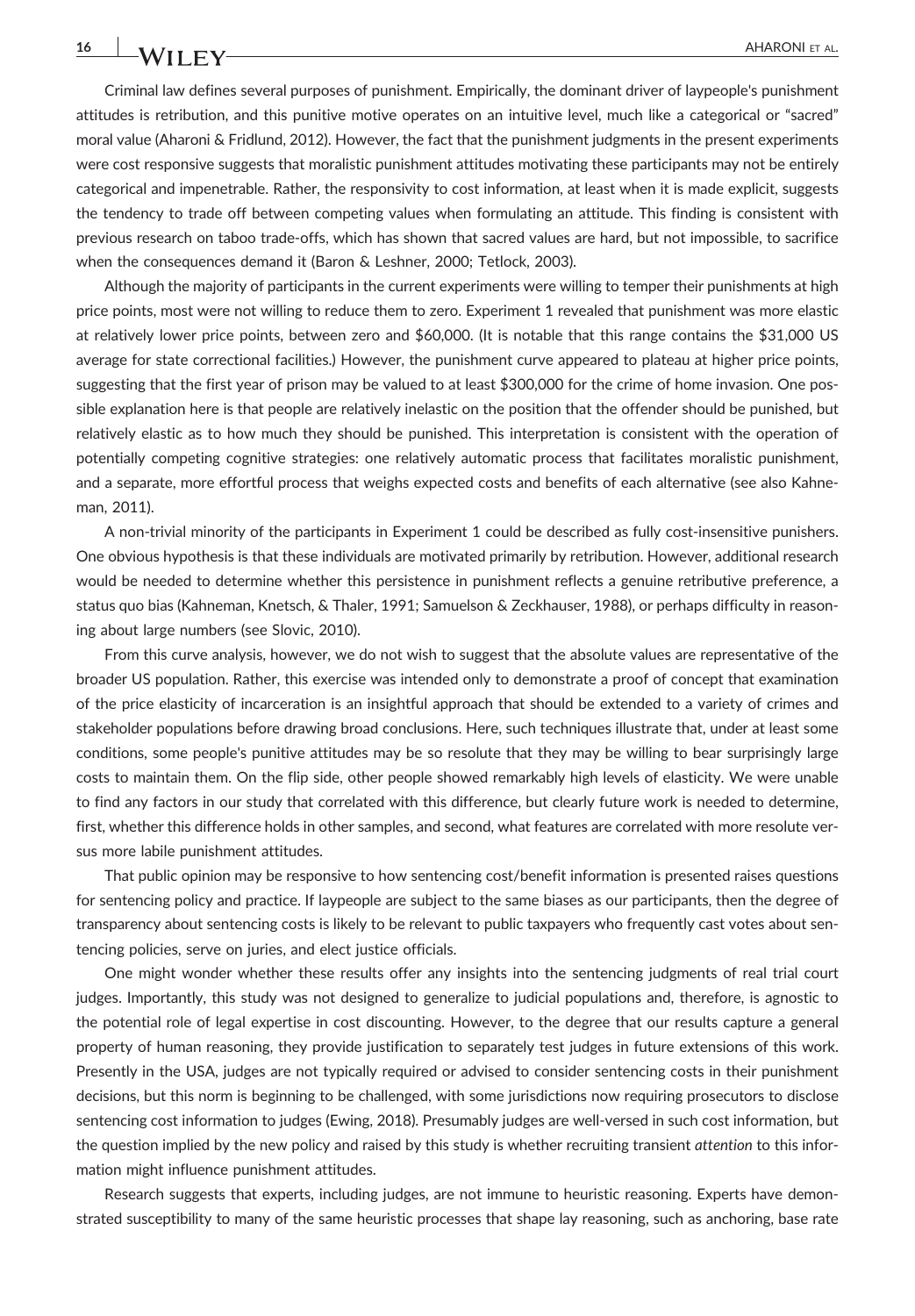neglect, and opportunity cost neglect (Bennett, 2014; Northcraft & Neale, 1987; Vera‐Muñoz, 1998; West et al., 2012; Wong, Aharoni, Aliev, & DuBois, 2015). Thus, it would not be especially surprising if punishment recommendations by professional judges are also affected by cues that increase the saliency of the costs of incarceration. If attention to cost information affects judicial punishments, this would confer great power to the external, situational cues that draw our attention. Such cues might include explicit prompts, for example, about the costs of incarcerating versus releasing a defendant, or the other allowable uses of the available funds. How best to communicate risk and benefit information to fact finders (e.g., probationary presentencing reports? appellate review?) is the subject of a growing body of scholarship (Chanenson, 2005). Efforts to understand judicial decision making must necessarily consider the role of communication strategies within existing legal policy and practice.

Taken together, the present findings suggest that criminal punishment judgments appear statistically, and morally, elevated—at least until their substantial costs are made explicit. This pattern comports with the view, presented by Baron and Leshner, characterizing sacred values as "strong opinions, weakly held" (Baron & Leshner, 2000). If punitive values are so easily shaped by inconspicuous monetary cues, then increased transparency in cost–benefit trade‐offs may help to make these trade‐offs more cognitively accessible and in turn generate decisions that more closely align with decision makers' genuine preferences.

### **4.1** | **Limitations and future directions**

As with all studies, the results of this study should be interpreted in the context of its limitations. Our goal was to characterize a general property of ordinary decision making, supporting the possibility that our results could generalize to voters and taxpayers. Although we had a diverse pool in terms of demographic variables such as ethnic background and academic major, participants were university undergraduates and disproportionately female, limiting broader generalizability. Future studies should select broader, random samples of US adults to explicitly test the generalizability of these effects to voter, taxpayer, and jury‐eligible populations.

Second, the externalized condition yielded slightly different effects depending on whether punishment was assessed using a qualitative versus quantitative scale. Specifically, punishments when costs were externalized significantly exceeded those under the direct cost conditions for the qualitative measure, confirming our predictions. Yet punishments in the externalized condition were not discernibly greater than those of the direct cost conditions when measured on the quantitative sentencing scale. One reason for this discrepancy could be that the sentencing scale prompted participants to think more deeply and perhaps empathetically about the substantial cost to the putative third party. Another possibility is that something about the sentencing scale prompted people to question the face validity of the externalized cost scenario. Although the externalized cost condition was putatively less costly to taxpayers, we do not claim that this condition achieved absolute "zero cost" status since some people might have altruistic motivations to limit spending among third parties. Future research could address such possibilities by constructing and validating other plausible cover stories for low‐cost incarceration.

Third, individual differences in executive functioning were not observed. One reason for this could be that such differences do not exist, but given other work on individual differences in executive function we suspect that this is not the case (Kleider, Knuycky, & Cavrak, 2012; Kleider‐Offutt, Clevinger, & Bond, 2016). A plausible alternative is that online assessment of individual differences in executive functioning is less sensitive than testing in the laboratory because in online studies the experimenter cannot control the environment and participants can be easily distracted. Moreover, lower working memory capacity individuals are more likely to be influenced by distracting information, which can influence their ability to engage in tests of executive function and to perform the target task (Hasher, Lustig, & Zacks, 2007; Hinson, Jameson, & Whitney, 2003; Kane, Conway, Hambrick, & Engle, 2007; Kane & Engle, 2003). Such factors may have limited our response variability. Broader, more random samples or additional testing using different modalities would help to determine whether such individual differences exist but were missed.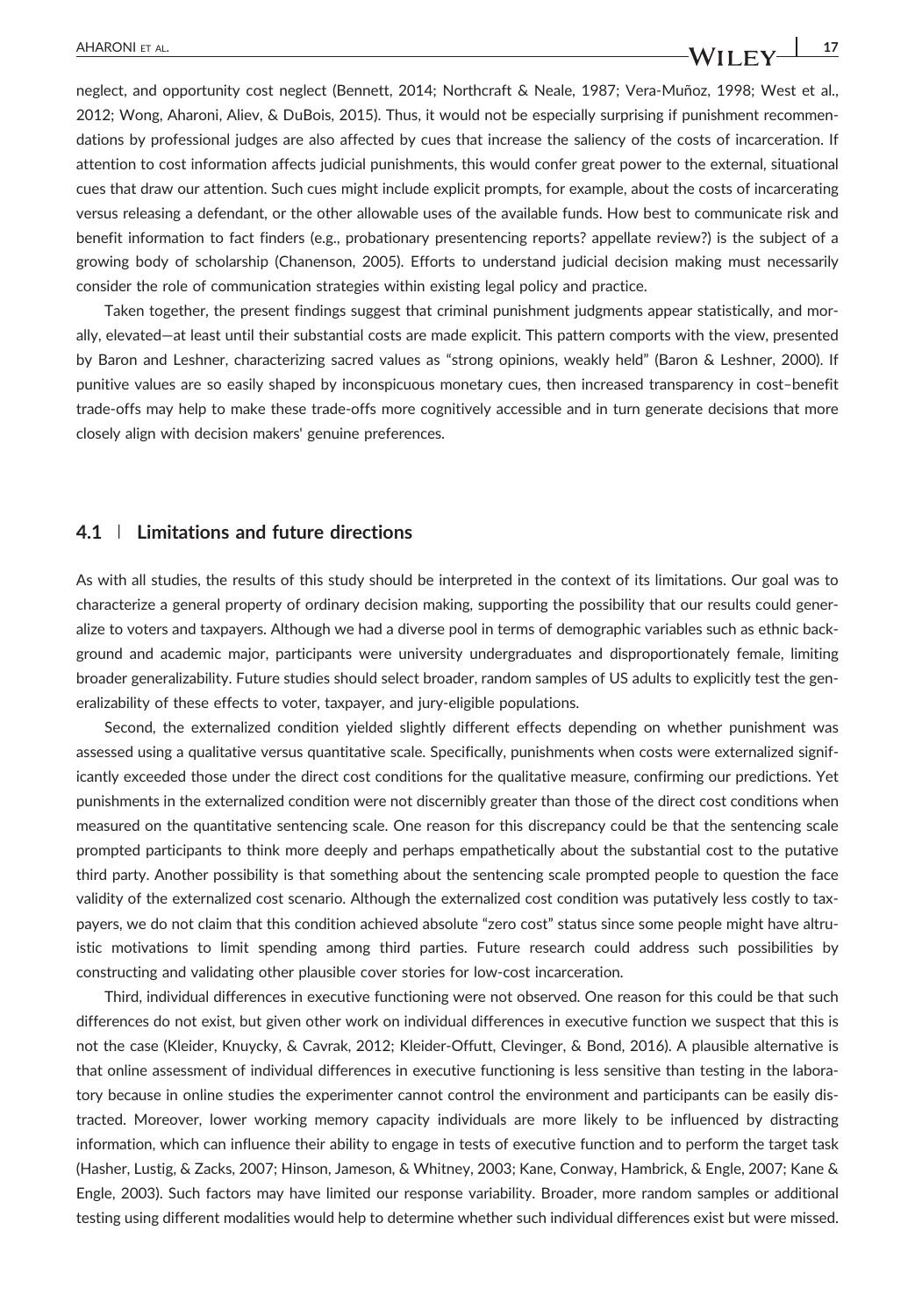Fourth, the crime scenarios constructed for this study were both moderate in seriousness because we expected that cost discounting would be most dramatic in this range. We would expect that punishments of more serious crimes would be less cost responsive because they will more strongly reflect categorical, moralistic motives. Future studies should actively test this possibility as a part of a search for the boundary conditions of punishment cost discounting.

Fifth, our focus on the costs of incarceration did not permit investigation of other, opposing decision factors, such as the societal costs of releasing a potentially dangerous offender (e.g., increased risk of victimization). We theorized that the costs of release are already salient by default, and our study design assumed that variation in participants' attitudes about these costs would be randomly distributed across conditions. However, testing these assumptions experimentally—for instance, by including a separate condition in which the costs of release are made salient—could help to determine the relative strength of each of these cues on an equal playing field and could help identify where people's default punishment attitudes lie.

Finally, in real life, lay people are not typically asked to make sentencing recommendations (other than capital juries), but they elect judges who do, and they may cast votes for new sentencing programs and policies, underscoring the great importance of lay sentencing attitudes. In our study, we chose to limit the degree of realism in our stimuli and measures to capture these attitudes with high sensitivity and control. Still, like all survey experiments, our study cannot completely rule out demand characteristics such as strategic attempts to affirm or deny the study hypothesis. Future studies should address such issues by considering more realistic stimuli and more implicit and consequential methods of assessing punishment behavior, such as economic games. We imagine that the elasticity of punishment could be even more pronounced in such contexts.

#### **ACKNOWLEDGEMENTS**

We thank Alesha Bond, Corey Allen, Sharlene Fernandes, Liang Peng, Chen Ling, and Kristina Leyva for assistance with data collection, analysis, and reporting. We thank Dan D'Amico, Eddy Nahmias, Neil Van Leeuwen, Walter Sinnott-Armstrong, Jennifer McCoy, Douglas Yarn, and Ryan Carlin, Chris Surprenant, Justin Thurman, Judge Morris Hoffman, and the members of the Georgia State University Cooperation, Conflict, and Cognition lab for helpful feedback.

#### **REFERENCES**

- Aarøe, L. (2011). Investigating frame strength: The case of episodic and thematic frames. *Political Communication*, *28*(2), 207–226. https://doi.org/<https://doi.org/10.1080/10584609.2011.568041>
- Aharoni, E., & Fridlund, A. J. (2012). Punishment without reason: Isolating retribution in lay punishment of criminal offenders. *Psychology, Public Policy, and Law*, *18*(4), 599. https://doi.org[/https://doi.org/10.1037/a0025821](https://doi.org/10.1037/a0025821)
- Aharoni, E., & Fridlund, A. J. (2013). Moralistic punishment as a crude social insurance plan. In T. Nadelhoffer (Ed.), *The future of punishment* (pp. 213–229). Oxford, UK: Oxford University Press.
- Allyn, B. (2018, March). Philadelphia's new DA wants prosecutors to talk cost of incarceration while in court. National Public Radio. Retrieved on April 2, 2018 from [https://www.npr.org/2018/03/31/598318897/philadephias](https://www.npr.org/2018/03/31/598318897/philadephias-new-da-wants-prosecutors-to-talk-cost-of-incarceration-while-in-court)-new-da-wantsprosecutors‐to‐talk‐cost‐of‐[incarceration](https://www.npr.org/2018/03/31/598318897/philadephias-new-da-wants-prosecutors-to-talk-cost-of-incarceration-while-in-court)‐while‐in‐court
- Arkes, H. R., Joyner, C. A., Pezzo, M. V., Nash, J. G., Seigel‐Jacobs, K., & Stone, E. (1994). The psychology of windfall gains. *Organizational Behavior and Human Decision Processes*, *59*, 331–347. https://doi.org[/https://doi.org/10.1006/](https://doi.org/10.1006/obhd.1994.1063) [obhd.1994.1063](https://doi.org/10.1006/obhd.1994.1063)
- Baron, J., & Leshner, S. (2000). How serious are expressions of protected values? *Journal of Experimental Psychology: Applied*, *6*(3), 183–194. https://doi.org[/https://doi.org/10.1037/1076](https://doi.org/10.1037/1076-898X.6.3.183)‐898X.6.3.183
- Bates, D. M., Maechler, M., & Bolker, B. (2012). lme4: Linear mixed‐effects models using S4 classes. (R package version 0.999999–0) [Computer software]. Retrieved from rproject. org website:<http://CRAN.Rproject.org/package0lme4>
- Becker, S., Ronen, J., & Sorter, G. (1974). Opportunity costs—An experimental approach. *Journal of Accounting Research*, *12*(2), 317–329. https://doi.org/<https://doi.org/10.2307/2490379>
- Bennett, M. W. (2014). Confronting cognitive "anchoring effect" and "blind spot" biases in federal sentencing: A modest solution for reforming a fundamental flaw. *Journal of Criminal Law & Criminology*, *104*, 489–534. https://doi.org[/https://doi.](https://doi.org/10.1177/0734371X17704891) [org/10.1177/0734371X17704891](https://doi.org/10.1177/0734371X17704891)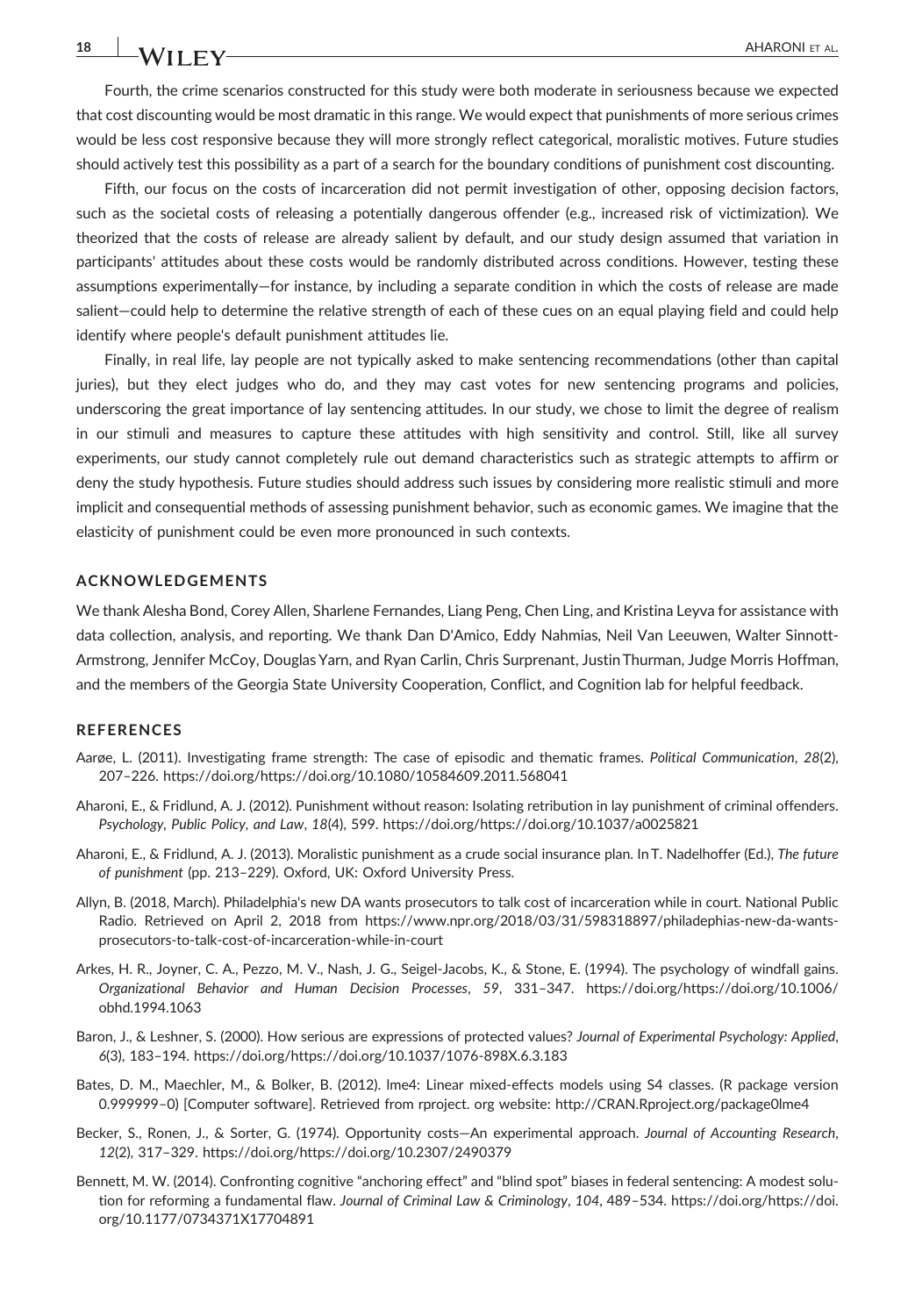- Berns, G. S., Bell, E., Capra, C. M., Prietula, M. J., Moore, S., Anderson, B., Ginges, J., & Atran, S. (2012). The price of your soul: Neural evidence for the non‐utilitarian representation of sacred values. *Philosophical Transactions of the Royal Society B*, *367*, 754–762. https://doi.org/<https://doi.org/10.1098/rstb.2011.0262>
- Caplan, B. (2001), Rational Ignorance versus Rational Irrationality. *Kyklos: International Review for Social Sciences*, *54*(1), 3‐26. [https://doi.org/10.1111/1467](https://doi.org/10.1111/1467-6435.00138)‐6435.00138
- Chakravarty, S., Harrison, G., Haruvy, E., & Rutström, E. (2011). Are you risk averse over other people's money? *Southern Economic Journal*, *77*(4), 901–913. https://doi.org/[https://doi.org/10.4284/0038](https://doi.org/10.4284/0038-4038-77.4.901)‐4038‐77.4.901
- Chanenson, S. L. (2005). Guidance from above and beyond. *Stanford Law Review*, *58*, 175.
- Cohen, J. (1988). *Statistical power analysis for the behavioral sciences* (2nd ed.)Routledge.
- Cunliffe, E. (2014). Judging, fast and slow: using decision‐making theory to explore judicial fact determination. *International Journal of Evidence and Proof*, *18*(2), 139–180.
- Englich, B., Mussweiler, T., & Strack, F. (2006). Playing dice with criminal sentences: The influence of irrelevant anchors on experts' judicial decision making. *Personality and Social Psychology Bulletin*, *32*, 188–200. https://doi.org/[https://doi.org/](https://doi.org/10.1177/0146167205282152) [10.1177/0146167205282152](https://doi.org/10.1177/0146167205282152)
- Enns, P. (2014). The public's increasing punitiveness and its influence on mass incarceration in the United States. *American Journal of Political Science. 58*(4), 857–872. https://doi.org/<https://doi.org/10.1111/ajps.12098>
- Ewing, M. (2018, March). Philadelphia's new top prosecutor is rolling out wild, unprecedented criminal justice reforms. *Slate Magazine*. Retrieved on March 26, 2018 from https://slate.com/news‐and‐[politics/2018/03/phillys](https://slate.com/news-and-politics/2018/03/phillys-new-top-prosecutor-is-rolling-out-wild-unprecedented-criminal-justice-reforms.html)‐new‐top‐prosecutor‐is‐rolling‐out‐wild‐[unprecedented](https://slate.com/news-and-politics/2018/03/phillys-new-top-prosecutor-is-rolling-out-wild-unprecedented-criminal-justice-reforms.html)‐criminal‐justice‐reforms.html
- Fazio, R. H. (1990). Multiple processes by which attitudes guide behavior: The MODE model as an integrative framework. In M. Zanna (Ed.), *Advances in experimental social psychology* ( ed., Vol. 23) (pp. 75–109). San Diego, CA: Academic.
- Frederick, S., Novemsky, N., Wang, J., Dhar, R., & Nowlis, S. (2009). Opportunity cost neglect. *Journal of Consumer Research*, *36*, 553–561. https://doi.org[/https://doi.org/10.1177/0956797615608267](https://doi.org/10.1177/0956797615608267)
- Frensch, P. A., & Sternberg, R. J. (1989). Expertise and intelligent thinking: When is it worse to know better? In R. J. Sternberg (Ed.), *Advances in the psychology of human intelligence* ( ed., Vol. 5) (pp. 157–188). Hillsdale, NJ: Erlbaum.
- Giertz, J. F., & Nardulli, P. F. (1985). Prison overcrowding. *Public Choice*, *46*(1), 71–78. https://doi.org/[https://doi.org/](https://doi.org/10.1007/BF00150965) [10.1007/BF00150965](https://doi.org/10.1007/BF00150965)
- Hardisty, D. J., & Weber, E. U. (2009). Discounting future green: Money versus the environment. *Journal of Experimental Psychology: General*, *138*(3), 329. https://doi.org/<https://doi.org/10.1037/a0016433>
- Hasher, L., Lustig, C., & Zacks, R. T. (2007). Inhibitory mechanisms and the control of attention. In A. Conway, C. Jarrold, M. Kane, A. Miyake, & J. Towse (Eds.), *Variation in working memory* (Vol. 19, pp. 227–249). Oxford Scholarship Online. https://doi.org/<https://doi.org/10.1093/acprof:oso/9780195168648.001.0001>
- Henrichson, C., & Delaney, R. (2012). The price of prisons: What incarceration costs taxpayers. *Federal Sentencing Reporter*, *25*, 68. https://doi.org[/https://doi.org/10.1525/fsr.2012.25.1.68](https://doi.org/10.1525/fsr.2012.25.1.68)
- Hicks, K. L., Foster, J. L., & Engle, R. W. (2016). Measuring working memory capacity on the web with the online working memory lab (the OWL). *Journal of Applied Research in Memory and Cognition*, *5*(4), 478–489. https://doi.org/[https://](https://doi.org/10.1016/j.jarmac.2016.07.010) [doi.org/10.1016/j.jarmac.2016.07.010](https://doi.org/10.1016/j.jarmac.2016.07.010)
- Hinson, J. M., Jameson, T. L., & Whitney, P. (2003). Impulsive decision making and working memory. *Journal of Experimental Psychology: Learning, Memory, and Cognition*, *29*(2), 298. https://doi.org/[https://doi.org/10.1037/0278](https://doi.org/10.1037/0278-7393.29.2.298)‐7393.29.2.298
- Hoskin, R. (1983). Opportunity cost and behavior. *Journal of Accounting Research*, *21*(1), 78–95. https://doi.org[/https://doi.](https://doi.org/10.2307/2490937) [org/10.2307/2490937](https://doi.org/10.2307/2490937)
- Jones, S. K., Frisch, D., Yurak, T. J., & Kim, E. (1998). Choices and opportunities: Another effect of framing on decisions. *Journal of Behavioral Decision Making*, *11*, 211–226. https://doi.org[/https://doi.org/10.1002/\(SICI\)1099](https://doi.org/10.1002/(SICI)1099-0771(199809)11:3%3C211::AID-BDM298%3E3.0.CO;2-)‐ [0771\(199809\)11:3%3C211::AID](https://doi.org/10.1002/(SICI)1099-0771(199809)11:3%3C211::AID-BDM298%3E3.0.CO;2-)‐BDM298%3E3.0.CO;2‐
- Kahneman, D. (2011). *Thinking, fast and slow*. New York, NY: Farrar, Straus and Giroux.
- Kahneman, D., Knetsch, J. L., & Thaler, R. H. (1991). Anomalies: The endowment effect, loss aversion, and status quo bias. *Journal of Economic Perspectives*, *5*(1), 193–206. https://doi.org/<https://doi.org/10.1257/jep.5.1.193>
- Kahneman, D., & Tversky, A. (1979). Prospect theory: An analysis of decision under risk. *Econometrica*, *47*(2), 263–291. https://doi.org/<https://doi.org/10.2307/1914185>
- Kahneman, D., & Tversky, A. (Eds.) (2000). *Choices, values and frames*. New York, NY: Cambridge University Press.
- Kane, M. J., Conway, A. R., Hambrick, D. Z., & Engle, R. W. (2007). Variation in working memory capacity as variation in executive attention and control. In A. Conway, C. Jarrold, M. Kane, A. Miyake, & J. Towse (Eds.), *Variation in working Memory* (pp. 21–48). Oxford Scholarship Online. https://doi.org/<https://doi.org/10.1093/acprof:oso/9780195168648.001.0001>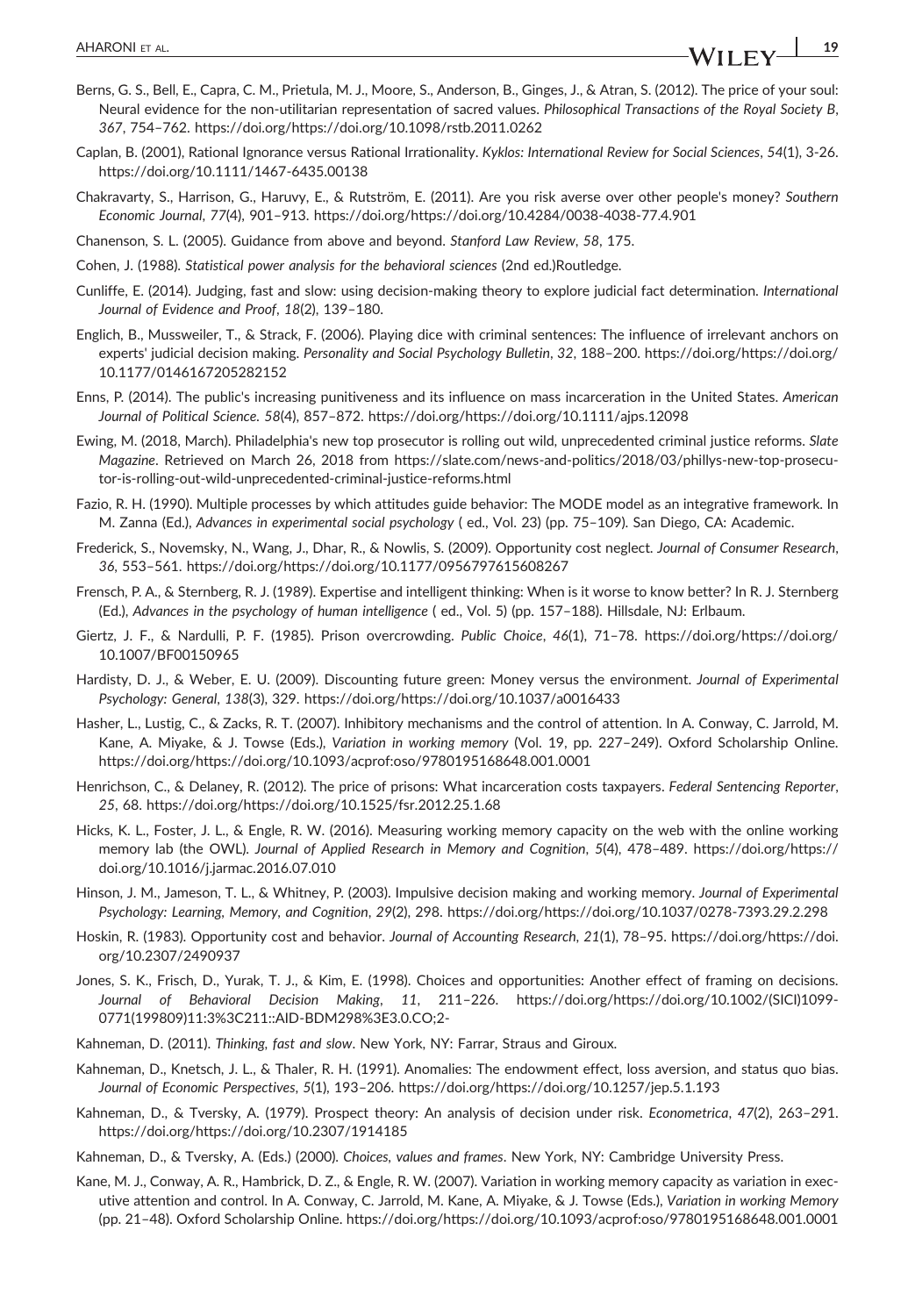### **20** AHARONI ET AL.

- Kane, M. J., & Engle, R. W. (2003). Working‐memory capacity and the control of attention: The contributions of goal neglect, response competition, and task set to Stroop interference. *Journal of Experimental Psychology: General*, *132*(1), 47. https://doi.org/[https://doi.org/10.1037/0096](https://doi.org/10.1037/0096-3445.132.1.47)‐3445.132.1.47
- Kaufman, E.A., Xia, M., Fosco, G., Yaptangco, M., Skidmore, C.R., & Crowell, S.E. (2015). The Difficulties in Emotion Regulation Scale short form (DERS‐SF): Validation and replication in adolescent and adult samples. *Journal of Psychopathology and Behavioral Assessment*, *38*(3), 443–455. https://doi.org/[https://doi.org/10.1007/s10862](https://doi.org/10.1007/s10862-015-9529-3)‐015‐9529‐3
- Kirby, K. N., & Maraković, N. N. (1996). Delay‐discounting probabilistic rewards: Rates decrease as amounts increase. *Psychonomic Bulletin and Review*, *3*(1), 100–104. https://doi.org[/https://doi.org/10.3758/BF03210748](https://doi.org/10.3758/BF03210748)
- Kleider, H. M., Knuycky, L. R., & Cavrak, S. E. (2012). Deciding the fate of others: The cognitive underpinnings of racially biased juror decision making. *Journal of General Psychology*, *139*(3), 175–193. https://doi.org[/https://doi.org/10.1080/](https://doi.org/10.1080/00221309.2012.686462) [00221309.2012.686462](https://doi.org/10.1080/00221309.2012.686462)
- Kleider‐Offutt, H. M., Clevinger, A. M., & Bond, A. D. (2016). Working memory and cognitive load in the legal system: Influences on police shooting decisions, interrogation and jury decisions. *Journal of Applied Research in Memory and Cognition*, *5*(4), 426–433. https://doi.org[/https://doi.org/10.1016/j.jarmac.2016.04.008](https://doi.org/10.1016/j.jarmac.2016.04.008)
- Kogut, T., & Ritov, I. (2005). The "identified victim" effect: An identified group, or just a single individual? *Journal of Behavioral Decision Making*, *18*(3), 157–167. https://doi.org/<https://doi.org/10.1002/bdm.492>
- Koppel, S. (2018). Moral mode switching: From punishment to public health (doctoral dissertation). Retrieved from CUNY Academic Works. [https://academicworks.cuny.edu/gc\\_etds/2493](https://academicworks.cuny.edu/gc_etds/2493)
- Kuznetsova, A., Brockhoff, P. B., & Christensen, R. H. B. (2017). lmerTest package: Tests in linear mixed effects models. *Journal of Statistical Software*, *82*(13), 1–26. https://doi.org/<https://doi.org/10.18637/jss.v082.i13>
- Langevoort, D. C. (1998). Behavioral theories of judgment and decision making in legal scholarship: A literature review. *Vanderbilt Law Review*, *51*, 1499.
- Levin, I. P., Schneider, S. L., & Gaeth, G. J. (1998). All frames are not created equal: A typology and critical analysis of framing effects. *Organizational Behavior and Human Decision Processes*, *76*(2), 149–188. https://doi.org[/https://doi.org/10.1006/](https://doi.org/10.1006/obhd.1998.2804) [obhd.1998.2804](https://doi.org/10.1006/obhd.1998.2804)
- Mauer, M., & Chesney‐Lind, M. (2002). *Invisible punishment: The collateral consequences of mass incarceration* (pp. 137–139). New York, NY: New Press.
- Morikawa, T., Ben‐Akiva, M., & McFadden, D. (2002). Discrete choice models incorporating revealed preferences and psychometric data. In T. B. Fomby, R. C. Hill, I. Jeliazkov, J. C. Escanciano, & E. Hillebrand (Eds.), *Advances in econometrics* (pp. 29–55). Emerald.
- Nadelhoffer, T., Heshmati, S., Kaplan, D., & Nichols, N. (2013). Folk retributivism and the communication confound. *Economics and Philosophy*, *29*, 235–261. https://doi.org/<https://doi.org/10.1017/S0266267113000217>
- Neumann, B. R., & Friedman, L. A. (1978). Opportunity costs: Further evidence through an experimental replication. *Journal of Accounting Research*, 400–410. https://doi.org/<https://doi.org/10.2307/2490574>
- Northcraft, G. B., & Neale M. A. (1986). Opportunity costs and the framing of resource allocation decisions. *Organizational Behavior and Human Decision Processes*, *37*(3), 348–356. https://doi.org/[https://doi.org/10.1016/0749](https://doi.org/10.1016/0749-5978(86)90034-8)‐5978(86)90034‐8
- Northcraft, G. B., & Neale, M. A. (1987). Experts, amateurs, and real estate: An anchoring‐and‐adjustment perspective on property pricing decisions. *Organizational Behavior and Human Decision Processes*, *39*(1), 84–97. https://doi.org/[https://](https://doi.org/10.1016/0749-5978(87)90046-X) [doi.org/10.1016/0749](https://doi.org/10.1016/0749-5978(87)90046-X)‐5978(87)90046‐X
- Packer, H. (1968). *The limits of the criminal sanction*Stanford University Press.
- Pontari, B., Stanaland, A. J. S., & Smythe, T. (2009). Regulating information disclosure in mutual fund advertising in the United States: Will consumers utilize cost information? *Journal of Consumer Policy*, *32*, 333–351. https://doi.org/[https://doi.org/](https://doi.org/10.1007/s10603-009-9107-8) [10.1007/s10603](https://doi.org/10.1007/s10603-009-9107-8)‐009‐9107‐8
- R Core Team (2016). *R: A language and environment for statistical computing*. Vienna, Austria: R Foundation for Statistical Computing.
- Robinson, P. H., & Kurzban, R. (2007). Concordance and conflict in intuitions of justice. *Minnesota Law Review*, *91*, 1829.
- Royzman, E. B., & Landy, J. F. (2018). The Moral Myopia Model: Why and how reasoning matters in moral judgment. In G. Pennycook (Ed.), *The new reflectionism in cognitive psychology* (pp. 76–98). Routledge.
- Samuelson, W., & Zeckhauser, R. (1988). Status quo bias in decision making. *Journal of Risk and Uncertainty*, *1*(1), 7–59. https://doi.org/<https://doi.org/10.1007/BF00055564>
- Schminder, E., Ziegler, M., Danay, E., Beyer, L., & Bühner, M. (2010). Is it really robust? Reinvestigating the robustness of ANOVA against violations of the normal distribution. *European Research Journal of Methods for the Behavioral and Social Sciences*, *6*, 147–151. https://doi.org[/https://doi.org/10.1027/1614](https://doi.org/10.1027/1614-2241/a000016)‐2241/a000016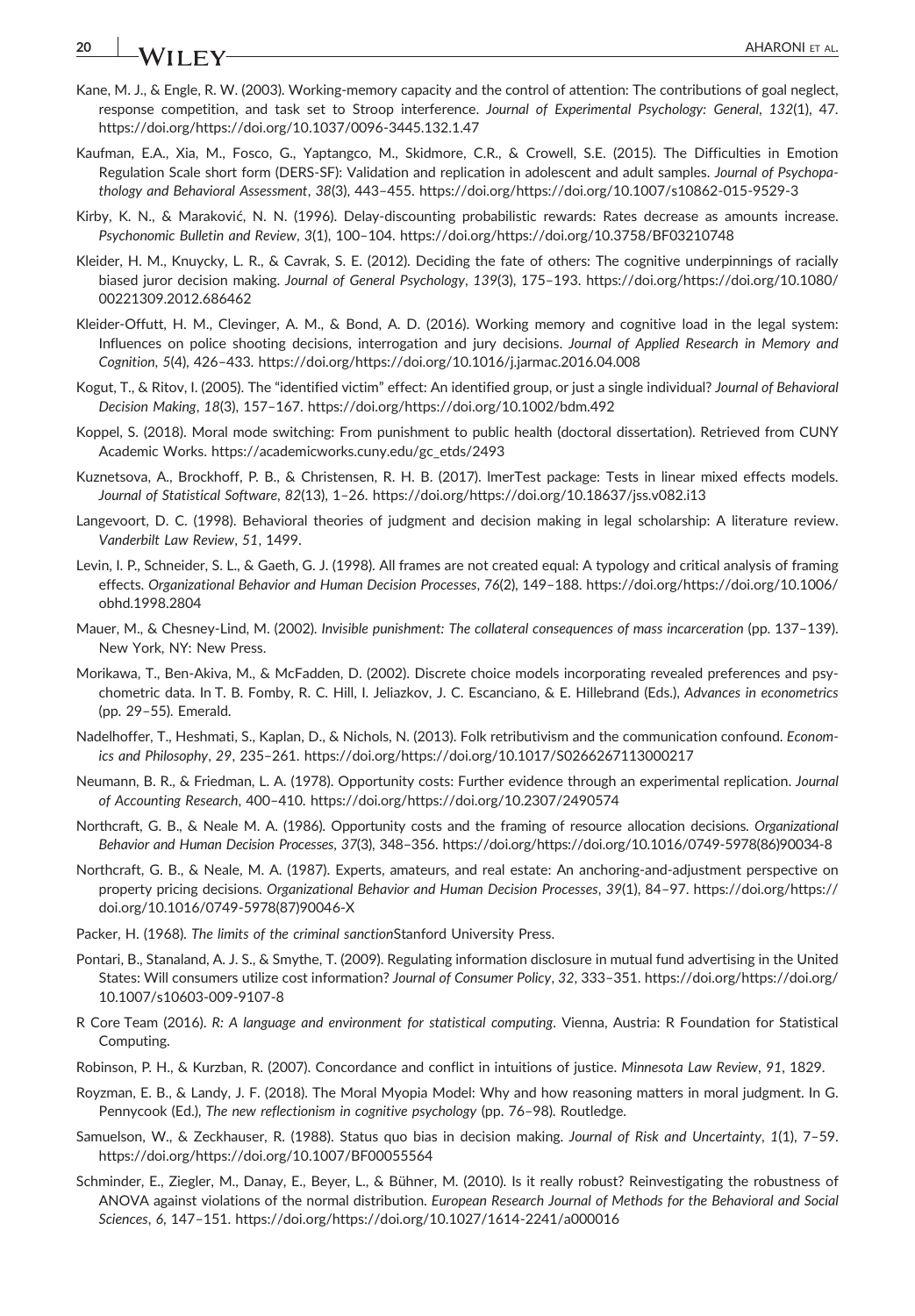- Simon, D. (2004). A third view of the black box: Cognitive coherence in legal decision making. *University of Chicago Law Review*, *71*, 511–586.
- Slovic, P. (2010). If I look at the mass I will never act: Psychic numbing and genocide. In S. Roeser (Ed.), *Emotions and risky technologies* (pp. 37–59). Dordrecht, The Netherlands: Springer. https://doi.org[/https://doi.org/10.1007/978](https://doi.org/10.1007/978-90-481-8647-1)‐90‐481‐8647‐1
- Stanovich, K. E., & West, R. F. (1997). Reasoning independently of prior belief and individual differences in actively open‐ minded thinking. *Journal of Educational Psychology*, *89*(2), 342–357. https://doi.org[/https://doi.org/10.1037/0022](https://doi.org/10.1037/0022-0663.89.2.342)‐ [0663.89.2.342](https://doi.org/10.1037/0022-0663.89.2.342)
- Tetlock, P. E. (2003). Thinking the unthinkable: Sacred values and taboo cognitions. *Trends in Cognitive Sciences*, *7*(7), 320–324. https://doi.org/[https://doi.org/10.1016/S1364](https://doi.org/10.1016/S1364-6613(03)00135-9)‐6613(03)00135‐9
- Tetlock, P. E., Kristel, O. V., Elson, S. B., Green, M. C., & Lerner, J. S. (2000). The psychology of the unthinkable: taboo trade‐ offs, forbidden base rates, and heretical counterfactuals. *Journal of Personality and Social Psychology*, *78*(5), 853. https:// doi.org[/https://doi.org/10.1037/0022](https://doi.org/10.1037/0022-3514.78.5.853)‐3514.78.5.853
- Tversky, A., & Kahneman, D. (1973). Availability: A heuristic for judging frequency and probability. *Cognitive Psychology*, *5*(2), 207–232. https://doi.org/[https://doi.org/10.1016/0010](https://doi.org/10.1016/0010-0285(73)90033-9)‐0285(73)90033‐9
- Vera‐Muñoz, S. C. (1998). The effects of accounting knowledge and context on the omission of opportunity costs in resource allocation decisions. *Accounting Review*, *8*, 47–72. https://doi.org/<https://doi.org/10.4236/psych.2017.87070>
- West, R. F., Meserve, R. J., & Stanovich, K. E. (2012). Cognitive sophistication does not attenuate the bias blind spot. *Journal of Personality and Social Psychology*, *103*(3), 506–519. https://doi.org/<https://doi.org/10.1037/a0028857>
- White House (2016). Economic perspectives on incarceration and the criminal justice system (Government Report). Washington, DC. Retrieved April 13, 2018 from<https://obamawhitehouse.archives.gov>
- Wong, C., Aharoni, E., Aliev, G., & DuBois, J. (2015). Blind collaborative justice: Testing the impact of expert blinding and consensus building on the validity of expert testimony (RAND Report RR‐804‐1‐NIJ).

**How to cite this article:** Aharoni E, Kleider‐Offutt HM, Brosnan SF, Watzek J. Justice at any cost? The impact of cost–benefit salience on criminal punishment judgments. *Behav Sci Law*. 2018. [https://doi.org/](https://doi.org/10.1002/bsl.2388) [10.1002/bsl.2388](https://doi.org/10.1002/bsl.2388)

### **APPENDIX**

### **STUDY STIMULI**

### **Experiment 1**

#### **Instructions**

Imagine you are the judge in a criminal trial. The jury has already found the defendant guilty of Home Invasion. Your job is to decide how much the defendant should be punished, if at all. First, you will read a summary of the case. Next, you will consider a level of punishment. Your punishment recommendation should be based on your personal opinion, *not* what you think the court would expect you to say. Then, you will be asked questions about your decision, but you may not go back to previous pages, so please take your time and read the entire case summary carefully. Last, you will complete a numerical memory task and will be asked a few questions about yourself such as age, race, and gender.

#### **Case summary**

Mr Edwards is a 33 year old male who has been found guilty of Home Invasion. On July 6th, 2015 at approximately 2:30 a.m., the following event was recorded on the security camera of Mrs Verona, the home owner. Mr Edwards approached Mrs Verona's sliding glass door, smashed the glass using a flashlight, and entered the house. Mrs Verona testified that she woke up to the noise, called the police, and remained upstairs in her bedroom behind a locked door.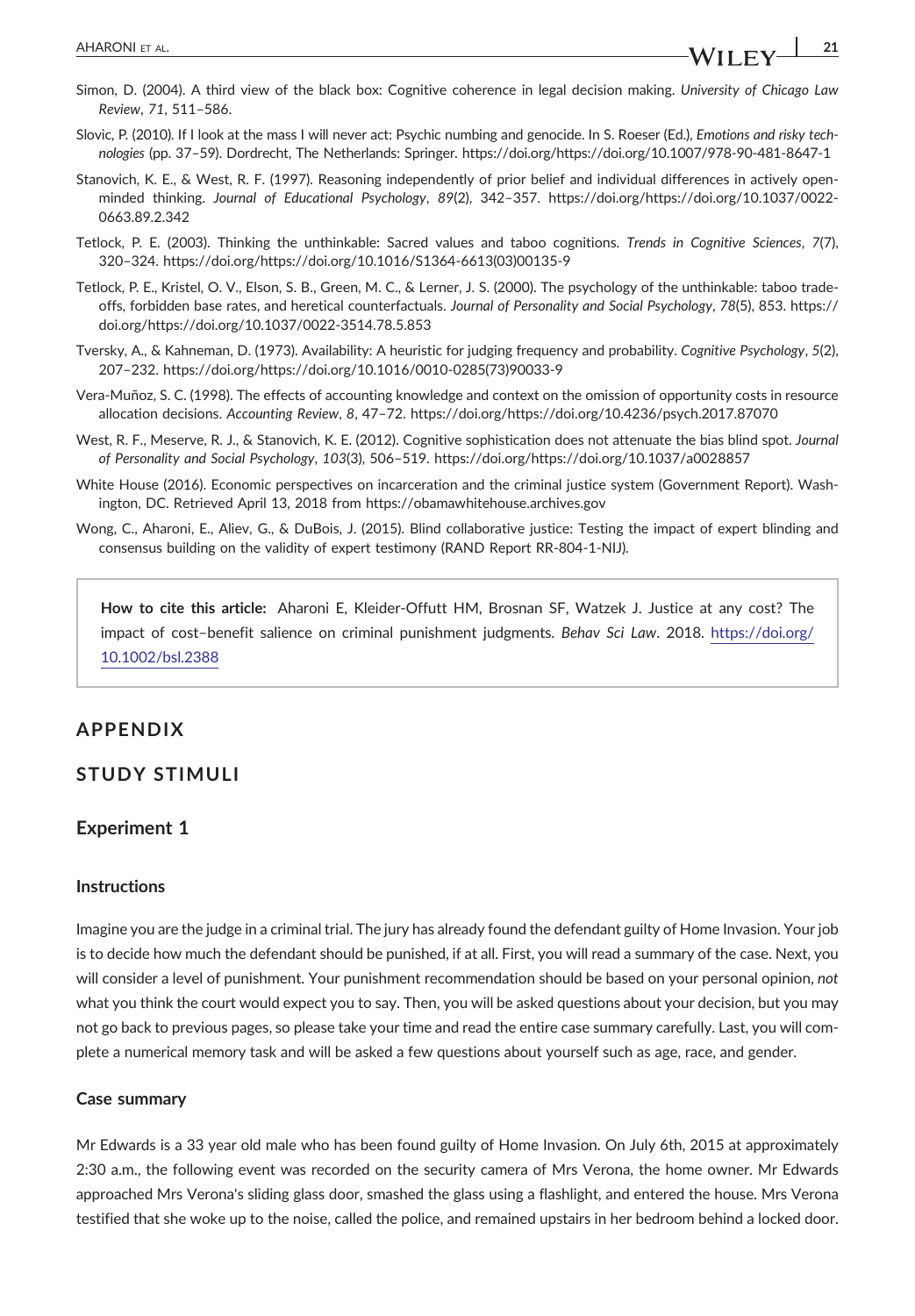From her bedroom window, Mrs Verona saw Mr Edwards getting in a grey sedan with a laptop and other electronics. Mrs. Verona noted the make and model of Mr Edwards' car, and the police arrested Mr Edwards and recovered the property later that night. Mr Edwards has no prior arrests.

[DV1] *How much* should Mr Edwards be punished for this offense? Drag the slider anywhere on the scale.

[DV2] Given the following state sentencing options, how much *time in prison* should Mr. Edwards receive for this offense? Answer options are shown in the total number of years. You can place the slider anywhere below, including between labels.

Before you announce Mr Edwards' sentence, you read the newly released government report of prison expenses in your county. It states

*The cost of incarcerating a single inmate is about \$30,000 per year in taxpayer dollars. All combined, taxpayers in your state pay over a billion dollars each year in prison costs. That translates to roughly \$200 dollars per year paid by each taxpayer. The state's corrections budget can also be spent on job training for those at risk. Every dollar saved on prison is a dollar that instead can be spent on building better job opportunities.*

Before learning this new information about the cost of prison, you recommended that Mr Edwards receive a prison sentence of **[X] years**. You now have the option of changing that response with the slider, or you can keep it the same by clicking the checkbox on the right.

#### [DV2]

Now imagine that the annual cost of prison is going to increase next year, according to the government report. Your job is to decide the punishment for an offender who committed a home invasion just like Mr Edwards.

Each question below asks you to consider what the sentence should be for different prison cost amounts. For instance, when the cost of prison was **\$30,000** per year, you recommended that Mr Edwards receive **[X] years** in prison for home invasion.

Please select your punishment for each cost amount below. Remember that the expenses must be paid by the taxpayers in your state. As before, answer options are shown in total number of years and you can place the slider anywhere, including between labels.

If the cost of prison is **\$[60,000/90,000/120,000/150,000/180,000/210,000/240,000/270,000/300,000]** per year, how much time in prison should Mr Edwards receive for this offense?

Initially, when the cost of prison was **\$30,000** per year, you recommended that Mr. Edwards receive **[X] years** in prison for home invasion.

Imagine prison costs will be paid by private sources. **The state and its taxpayers will pay \$0.** Under this assumption, how much time in prison should Mr Edwards receive for this offense? You can keep the prison sentence the same by clicking the checkbox on the right.

### **Experiment 2**

#### **Case summary**

**Mr Frank Jones has been convicted of one count of aggravated robbery. At the trial, the following evidence was presented.**